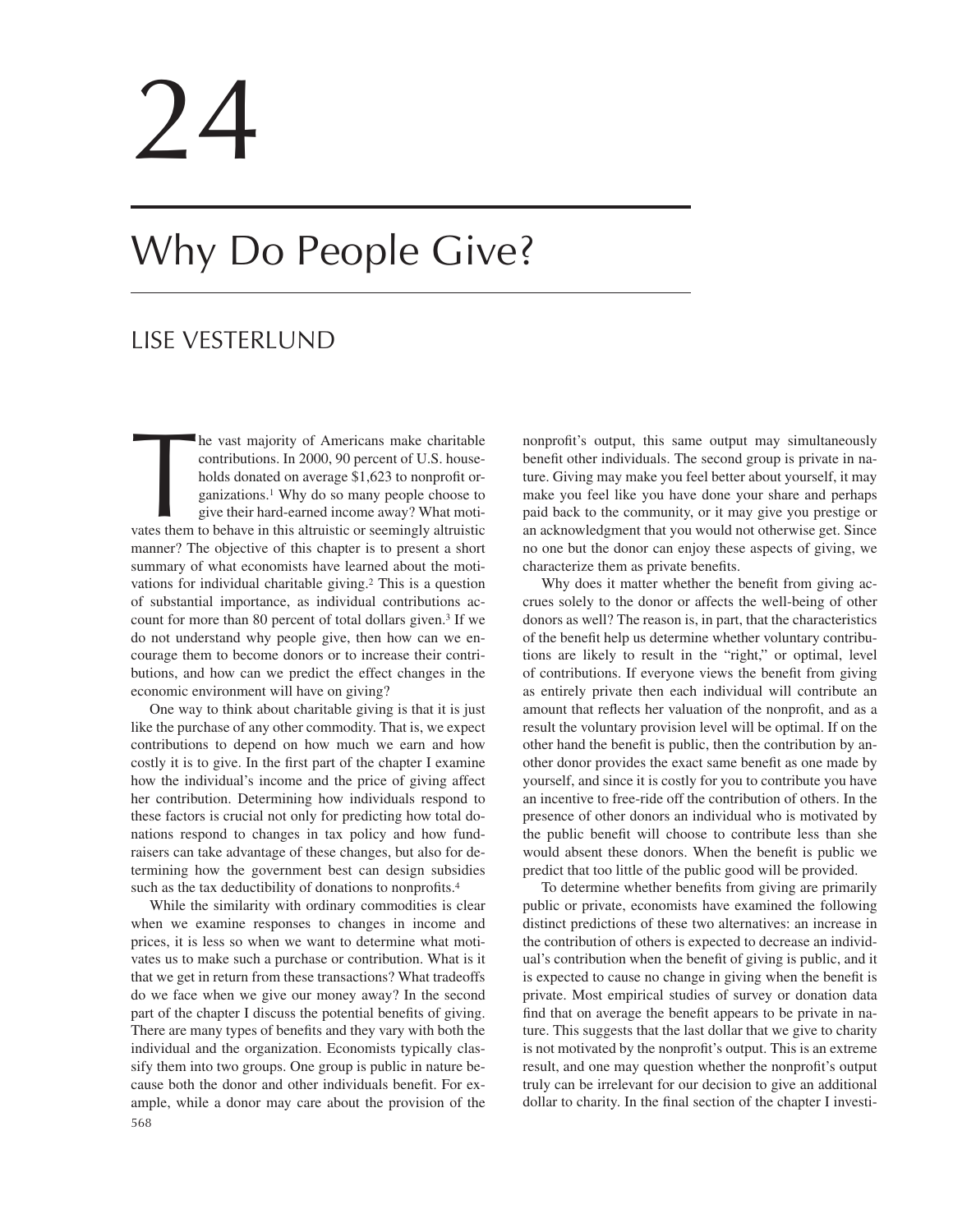gate the possibility that perhaps the economic interpretation of the empirical results is misled by the assumptions we impose on the model of giving. I relax the assumptions and examine if this alters the crucial prediction that donors who are concerned about the nonprofit's output decrease their personal donations when the donations of others increase. In particular I consider environments where donors take account of the effect that their donation will have on the contributions of others, as well as those where donors not only maximize their well-being but are also restricted by social norms or rules. I show that in some circumstances these altered assumptions change the predictions of the model.

#### **THE EFFECTS OF PRICE AND INCOME ON GIVING**

It is natural to expect charitable giving to increase with income and decrease with the price of giving. But what exactly is meant by the price of giving? Typically the price of an object refers to what we have to pay to obtain a particular good. For charitable giving the price of giving refers to what it costs us to give the organization an additional dollar. Since charitable contributions are deductible for those who itemize, the price of giving depends on the individual's marginal tax rate.5 Suppose, for example, that an itemizing taxpayer faces a marginal tax rate of 28 percent. Then, by giving \$1, the donor will pay \$0.28 less in taxes for a net price of \$0.72. Thus someone with a marginal tax rate of 15 percent is faced with a price of \$0.85 per dollar given. Further reductions in tax liability can be attained if the donor decides to contribute an appreciated asset. In this case the donor can deduct the market value of the asset and does not have to pay taxes on the accrued capital gain.<sup>6</sup>

Data from a survey of 200 big donors are suggestive of the impact that taxes have on giving (Prince and File 1994). This study revealed that "awareness of tax advantages" was ranked the third most important motivator for making a charitable donation.7 Does such awareness cause charitable giving to respond to changes in the tax rate? Often aggregate data suggest little if any response to price changes. For example, despite the substantial changes in the marginal tax rates during the 1980s the share of income donated remained fairly constant. However, one must be cautious when interpreting such aggregate statistics. We first have to account for other simultaneous changes in the economy and for the fact that not all contributors experienced the same changes in the marginal tax rate. A possible way of incorporating both of these effects is to determine whether those who were presented with a higher price of giving decreased their contributions relative to those who did not face a higher price.<sup>8</sup> Clotfelter (1990) and Auten, Cilke, and Randolph (1992) examine this question and find that in the aftermath of the 1986 Tax Reform Act, giving for those faced with a lower marginal tax rate decreased relative to those who did not face a different marginal tax rate. Thus a more careful analysis suggests that people do respond to the price of giving.

For the past three decades economists have tried to determine exactly how sensitive giving is to price and income. The measures of interest have generally been the income and price elasticities of demand, which is the percentage change in the amount given associated with a 1 percent

change in income and price, respectively. Because the income elasticity measures the responsiveness of gifts to changes in income, we expect that the measure is positive.9 If, for example, the income elasticity of demand is 1.50 then a 1 percent increase in income increases giving by 1.5 percent. The price elasticity of demand measures responsiveness to price and is therefore expected to be less than zero. That is, an increase in price is likely to decrease donations.

To examine if it is a good idea for charitable contributions to be tax deductible, researchers have been particularly interested in determining whether the price elasticity, in absolute value, is larger or smaller than one. It has been argued that for deductions to be effective, the deductibility provision must increase charitable contributions by an amount that exceeds the government's cost of the provision. The reason is that the government instead of allowing contributions to be tax deductible could transfer the funds spent on this provision directly to the charity. When donations are tax deductible, each dollar received by the charity is in part financed by the donor and in part by the government's lost tax revenue.

To see that the threshold for the "treasury efficient" price elasticity equals one, in absolute value, consider the unit elastic case.10 If, in this case, the marginal tax rate increases to reduce the price of giving by 1 percent, then the individual's contribution also increases by 1 percent. While the individual's total cost of giving remains the same as prior to the tax increase, the government's cost increases. In fact the 1 percent increase in charitable giving is financed entirely by the lost tax revenue associated with deducting contributions at a higher tax rate. In the unit elastic case the government's lost revenue is therefore transferred directly to the charity.<sup>11</sup> If the price elasticity of demand is above one, in absolute value, then the nonprofit sector will receive contributions that exceed the government's lost revenue, while the opposite holds when the elasticity is below one.

Knowing how sensitive charitable giving is to income and price not only enables us to determine how changes in the economy will affect charitable giving but can also help us design better tax policies for the future.

While researchers agree that giving responds to changes in income and price, there is disagreement on how much it responds to these factors. The first analyses of this question estimated the price and income elasticities using cross-sectional data. While the precise estimates varied from study to study, the general consensus was that giving was price elastic (that is, the elasticity is greater than one in absolute value) and income inelastic (that is, the elasticity is smaller than one). Most estimates on the price elasticity were in the range of  $-0.5$  to  $-1.75$ , whereas the estimates on the income elasticity were in the range of 0.4 to 0.8.12 As representative of these earlier studies Clotfelter (1990) uses measures of 0.79 for the income elasticity, and  $-1.27$  for the price elasticity, with the latter clearly demonstrating that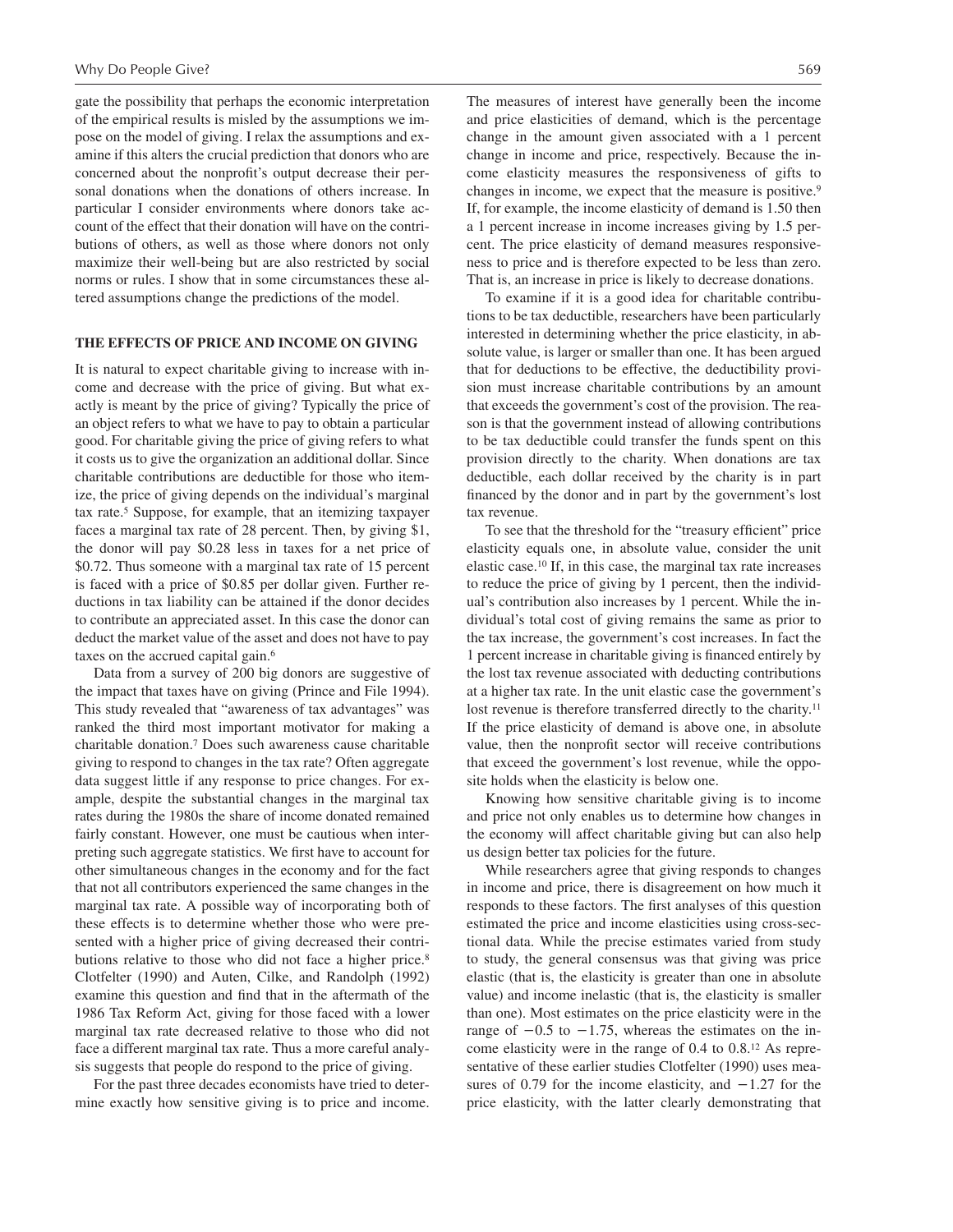personal deductions of donations do have the intended positive effect on charitable giving.13

One of the drawbacks of the cross-sectional data is that with only one year of data it is difficult to identify separately the effect of changes in income from that of prices. Since the marginal tax rate increases with income, one cannot determine whether a positive correlation between giving and income is caused by people giving more when they face a higher income or when they face a lower price.<sup>14</sup> More recent studies have used panel data to separate these effects. In panel data the same individuals are observed over a series of years, hence if tax rates change over the observed period then the panel can provide independent observations of income and price variations. Initial studies of panel data suggest that the cross-sectional evidence may not have correctly identified the price and income effects. For example, Randolph (1995) examines giving in a ten-year panel of taxreturn data and finds results that differ substantially from those of the previous cross-sectional studies. His study reveals that people smooth their consumption. In particular, an income change causes people to change their consumption a little bit over many years, rather than immediately changing their consumption a lot. Thus an individual's consumption does not respond much to temporary changes in income. In contrast, giving is quite sensitive to permanent changes in income. The opposite pattern holds for prices. Donors appear to time their giving to take advantage of temporary changes in the tax prices, whereas permanent changes in price have but a small effect.15

An important policy question raised by the substantial sensitivity to temporary price changes and limited sensitivity to permanent price changes is whether the current tax incentives merely affect the timing of giving rather than, as intended, the level of giving. A large temporary price elasticity also has important implications for practitioners. If giving is very sensitive to temporary changes in the tax code then it is crucial that fundraisers are aware of such changes. For example, prior to the tax reductions of 1981 there is substantial evidence that donors were anticipating an increase in the price of giving and chose to substitute current giving for future giving. Organizations who fail to anticipate such changes are likely to miss opportunities, and they may inappropriately blame or praise their development staff for failures and successes beyond their control.

Auten, Sieg, and Clotfelter (2002) use an alternative approach to distinguish between temporary and permanent changes.16 Opposite of Randolph's finding, they estimate a substantial permanent price elasticity and a very small temporary effect. However, they confirm the finding that the permanent income elasticity exceeds that of the temporary one.17 Given this recent study, it is still unclear how much changes in price affect charitable giving. More research using panel data will be needed to definitively answer this difficult and important question.18

Recently, economists have begun to study the effects of income and price using techniques from experimental economics. While the standard economic approach examines

responses from surveys or data on actual donations, experimental economists design the environment that they are interested in studying and invite volunteers to a controlled setting to observe how they respond to the provided monetary incentives. The benefit of experimental economics is that it allows researchers a large degree of control over the examined environment.19 Despite the often abstract setting, this relatively new economic tool has proven useful in shedding light on a number of important economic questions.

For example, one question of interest is whether men and women respond differently to tax incentives for giving. It is difficult to answer this question using natural data because most data come from households where the decision may be jointly made, and data from single-member households confound gender effects with personality traits or other factors that lead one to be single (i.e., women are more likely to be the surviving spouse). In the laboratory, we control for these factors by testing a random sample of male and female respondents. Andreoni and Vesterlund (2001) examine such gender differences in giving in an experimental setting using undergraduates.20 To ensure a simple environment, they ask participants to make decisions in a dictator game. A dictator game is a decision problem where one of two players (the dictator) is given an initial sum of money of, say, \$10 and must decide how much he or she wants to give to the other player (the recipient). While this game differs substantially from the traditional charitable giving environment, transfers from the dictator suggest that he or she is altruistic, and hence we may be able to study altruism and charitable giving in this simple game. The experimental setting is generally one of complete anonymity. The identity of the participant is not known to the experimenter or to the other participants. This helps reduce unmeasurable effects such as social pressure, acceptance, and so on.

To examine the effect of changes in income and price, Andreoni and Vesterlund look at contribution decisions in a modified dictator game where both the initial allocation and the price of giving are varied. For example, they ask dictators to decide how much they want to transfer to the recipient when they have an initial sum of \$6 and each dollar they decide to give away results in \$2 being given to the recipient. In this case, the price of giving a dollar is experimentally set at \$0.50.21 Examining a series of choices, they determine average male and female gifts as a function of price and income.

Their results show that although neither gender is more generous than the other; there are significant gender differences in the way that they respond to changes in the price of giving. While an increase in the price of giving causes both men and women to give less, the decrease in the amount given is much larger for men than it is for women. More precisely, female giving is found to be price inelastic, while that of the males is elastic, and the male and female giving schedules as a function of price of giving are found to intersect. This shows that men will be more generous than women when it is cheap to give, and that women are more generous than men when it is more expensive to give. If this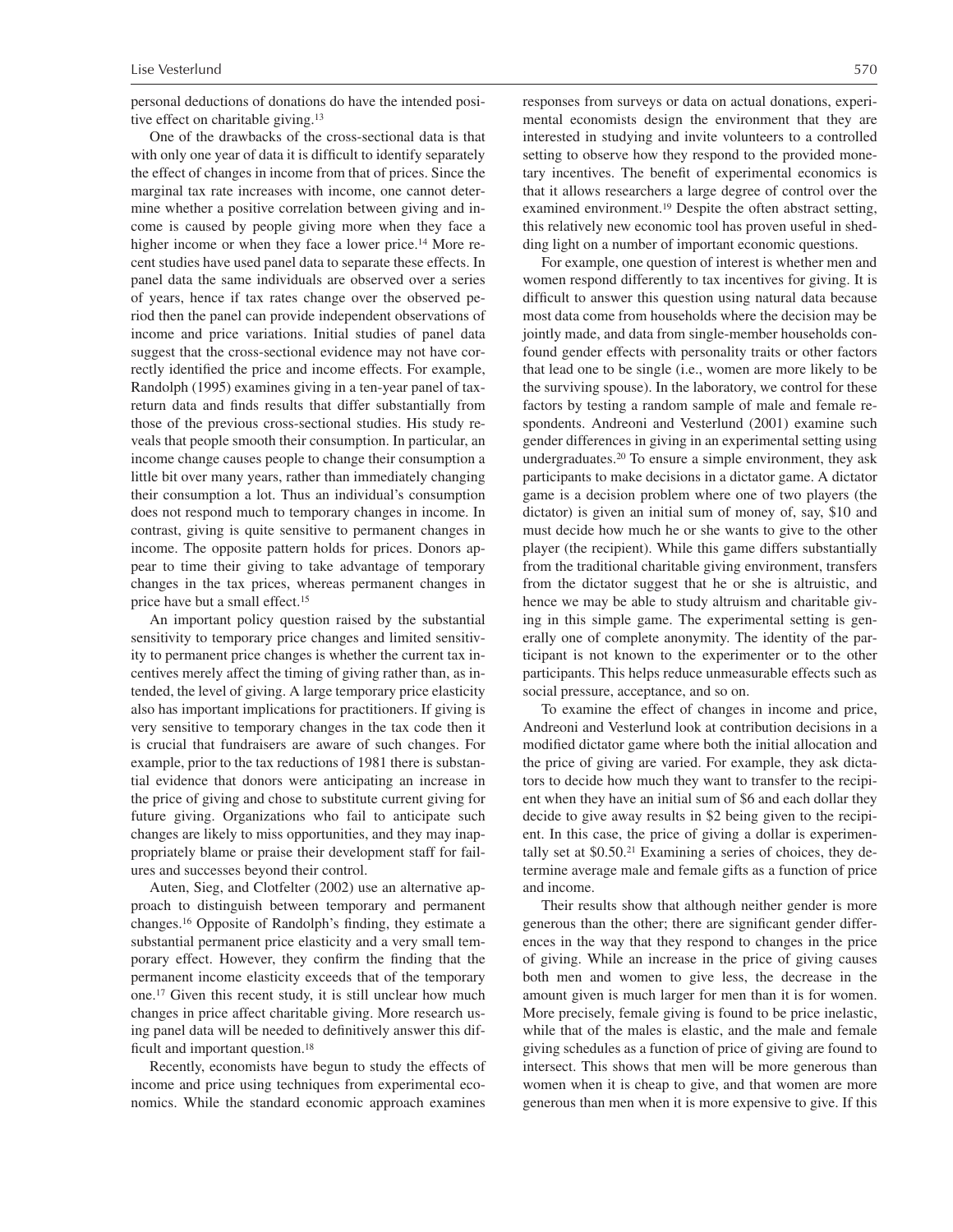result extends to charitable giving, then it may have important implications for practitioners. For example, charities who match contributions to decrease the price of giving may be well advised to be aware of the gender composition of their donor base.

Although the experimental environment studied by Andreoni and Vesterlund differs substantially from that of charitable giving, these results have shed light on a phenomenon that researchers had not previously thought to investigate with traditional data sets. The lesson to be learned from this study is not merely one on charitable giving, but also one on the research approach taken to examine giving. If behaviors in the controlled laboratory are consistent with those outside of the lab, then this is a simple and attractive way of studying charitable giving and the rules that govern it.

Despite difficulties in analyzing actual giving data it is reassuring that a recent study has shown that the experimental results of Andreoni and Vesterlund do extend to actual charitable giving. Andreoni, Brown, and Rischall (2003) examine the 1992 and 1994 surveys by the Independent Sector and show that one can reject the hypothesis that single men and single women have the same patterns of annual giving. They show that the male demand for giving is more elastic than that of females, and that the two demand curves for giving intersect. The same results are found when comparing giving by male and female "deciders" in married households, where the decider is the spouse who is reported to be primarily responsible for the charitable giving decisions. Again, married male deciders are far more price elastic than married female deciders.

Another experimental study on the response to price is that of Eckel and Grossman (2003). They use a method similar to that of Andreoni and Vesterlund to investigate how donors respond to variation in their initial income and price of giving. However, rather than asking a dictator to make a contribution to an anonymous recipient, they ask the dictator to allocate an amount of money between herself and a charity of her choice. To examine the effect of tax deductions they present experimental participants with a series of different subsidies. The clever feature of this study is that they also examine an alternative framing where instead of a subsidy, the participant is presented with an equivalent offer of a matching contribution. Thus, they observe donations when, for example, the subsidy is 50 percent, and when the match is 100 percent. As these subsidies and matches are mirror images of one another they should trigger the same response.

Interestingly, Eckel and Grossman find substantial differences between the match and subsidy. Donors presented with a match contribute 1.2 to 2 times more than those presented with the equivalent subsidy.

Eckel and Grossman are now extending the study to field experiments. In contrast to the standard laboratory experiment, a field experiment is one that is conducted with individuals in a natural setting; for example, the experimenter may intervene in a preexisting economic institution to observe how the actual participants of that institution may respond.22 In the new study they will examine the effect of matches and subsidies on actual contributions to Minnesota Public Radio and other nonprofit organizations. If the field studies confirm this initial finding then the consequences may be substantial; not only does it suggest that the current fundraising and corporate practices of providing matched contributions is the right one, but it also suggests that perhaps we can generate even larger charitable contributions if we replace the personal deduction of donations with a government matching provision.

Many more research questions lie ahead. We are only beginning to understand how people respond to the price of giving. However, past studies make clear that donors do respond to the price of giving and as a result charities are well advised to anticipate future changes in these prices, as well as potential differences in price sensitivity among their contributors.

#### **PUBLIC VERSUS PRIVATE BENEFIT FROM CHARITABLE GIVING**

Although taxes influence an individual's incentive to give, they do not reduce the price of giving to zero, and thus for anyone to contribute it must be that they get some type of benefit from doing so.23 In this section I describe some of the many benefits donors may get from giving. It is important to keep in mind that I am examining motivations for donations to a broad and heterogeneous set of institutions. These institutions vary in their purpose, philosophies, and objectives. While some organizations have a clientele far removed from the donor, there are other cases in which the donor is the client. Therefore it should be no surprise that the motives for making donations to the different organizations vary as well.

In some cases one needs to make the actual contribution to derive benefits from it, and in others one can enjoy these benefits even when the contribution is made by someone else.24 In the first case we characterize the benefit as private and in the second as public.<sup>25</sup> Individual contributions will be distinctly different depending on the types of benefits that motivate them. I describe these differences and review the substantial empirical literature that has tried to determine whether the marginal benefit from giving is either public or private.

#### **Public Benefit**

The most obvious benefit from giving is the output produced by the relevant nonprofit organization. The motive for giving may simply be a wish to increase the organization's services or provision level, be it to increase the frequency or quality of art exhibits, a desire to increase the number of children fed or educated in developing countries, or simply wanting to increase the income of those less fortunate. The literature on charitable giving frequently refers to individuals who benefit from the nonprofit's output as being altruistic.

Fundraising practices seem consistent with donors benefiting from the nonprofit's output. For example, many chari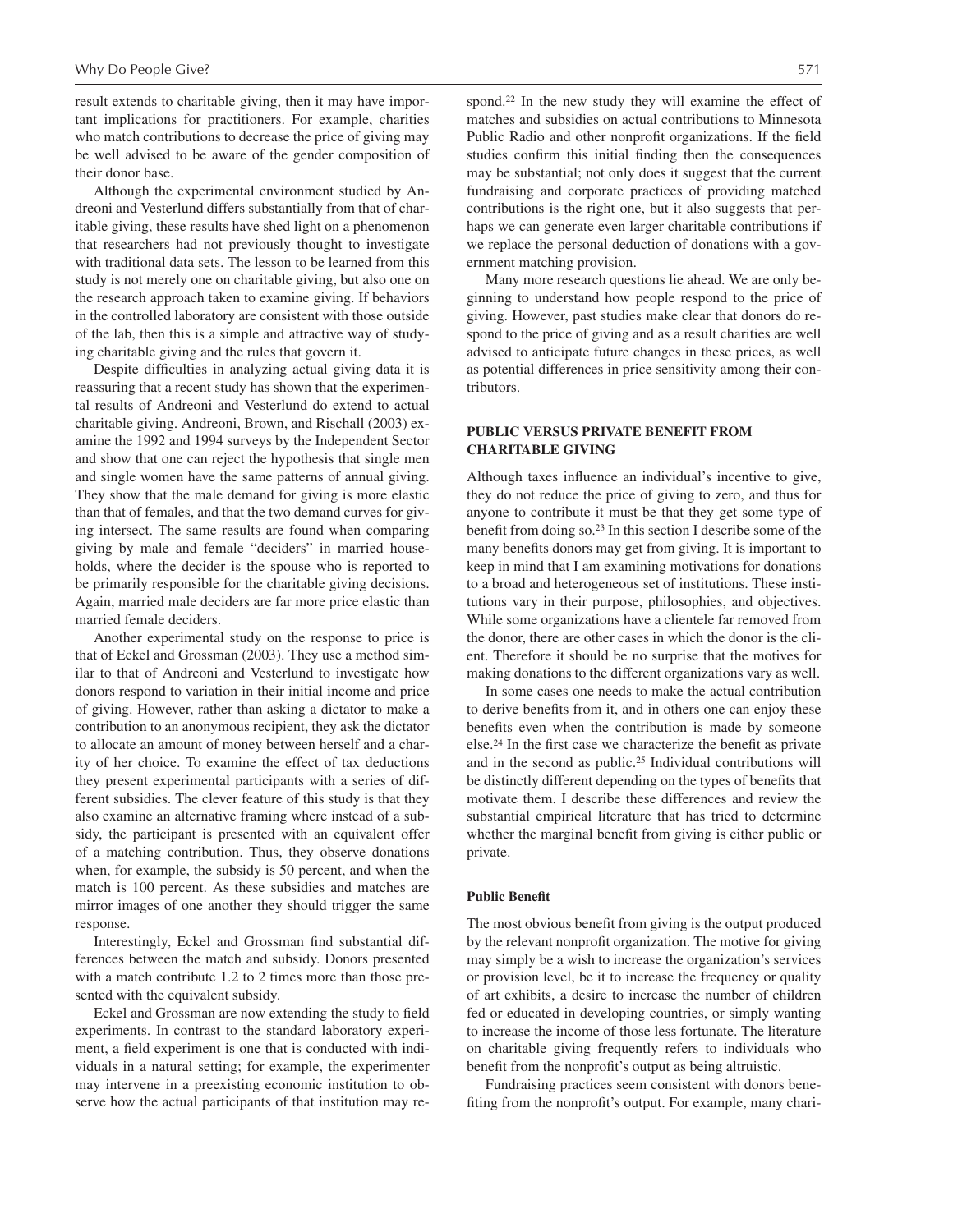ties now provide the donor with specific information on the potential value of contributions: UNICEF informs potential donors that \$17 can immunize a child against the six major childhood diseases and \$40 can provide large wool blankets to protect ten children from the cold/winter weather during an emergency, Doctors Without Borders states that \$35 will buy two high-energy meals a day to two hundred children and \$100 can pay for infection-fighting antibiotics to treat nearly forty wounded children.26 Similarly, one may view the concern for organizations' fundraising and administration costs as evidence of a desire to increase the provision level. In fact, most organizations now post their overhead costs. For example, the Make-a-Wish Foundation reports that 83 percent of total support and revenues go to program services, whereas the Mercy Corps reports that 94 percent go to program services, and more recently the September 11th Fund has been faced with demands that 100 percent of funds raised during a national telethon be used to help the victims and families of the terrorist attacks.27

While the charity's output is a compelling motive for giving, it is unlikely that it is the primary explanation. The reason is that although many charities provide services to specific clients, the benefit of knowing that someone is being fed or clothed is not limited to a few individuals.28 In particular, it is not possible to prevent noncontributors from benefiting as well, nor is there a cost associated with others enjoying these benefits. This implies that the nonprofit's output is nonexclusive and nonrival in consumption.29 Goods with such characteristics are referred to as public goods. A concrete example is that of National Public Radio. Once a program has been produced and is being broadcast there are no additional costs associated with increasing the number of listeners (nonrival), nor is it possible at a reasonable cost to exclude noncontributors from listening (nonexclusive). If the benefits from giving are identical to those of a public good, then an individual benefits fully from another contributor's donation, and few will want to give on their own.30 Specifically, someone who is concerned solely for the nonprofit's output should never give if she is unable to distinguish between the quality provided in the presence and absence of her donation. For many charities like NPR most donors should therefore choose to free-ride. This strong incentive to free-ride has brought researchers to argue that benefits other than the nonprofit's output must be the reason why practically all U.S. households choose to make charitable contributions.

Theoretical analysis of the public motive also casts doubt on it being the primary contribution motive. A model where the nonprofit's output is the sole motive for giving simply generates unrealistic predictions. Consider the classical model of charitable giving. Here it is assumed that individuals benefit solely from their private consumption and the nonprofit's output, and that each individual takes the contributions of others as given. One of the extreme predictions of this model is that an increase in taxes to fund government support of an organization will have no effect on total funding to the charity. The reason is that donors are indifferent toward the source of nonprofit funding and hence will nullify the tax by reducing their contribution to the charity dollar-for-dollar (Bergstrom, Blume, and Varian 1986; Roberts 1984, 1987; Warr 1982, 1983). This result is referred to as the complete crowding-out result since it predicts that the government's contribution will crowd out private contributions.

Bergstrom et al. (1986) show that two conditions for the complete crowd-out prediction are that the tax is limited to those who contribute to the charity, and that none of the present contributors stop giving after the tax. To see why, consider the case where the government funds its contribution to charity through a tax levied solely on noncontributors. In this case the government's contribution will have the same effect as an increase in income. Once the government has contributed, a donor can decrease her contribution to the charity, enjoy the same level of nonprofit output, and still have money left to spend. If increases in income are normally spent on both private consumption and donations to the charity, then the individual does not reduce her donation dollar-for-dollar, and total contributions to the charity may increase.

Interestingly, the possibility of increasing total contributions does not exist when there are many potential contributors. Sugden (1982) argues that when there are many donors, then an increase in one person's contribution is almost completely offset by decreases in other peoples' contributions.31 Andreoni (1988) extends and formalizes this argument using the classical model, and he proves that when there are many donors it is not possible for a charity to increase funding by finding new funding sources. The reason is that an increase in contributions by others leads each current donor to decrease her contribution a little bit. Thus if the sole motive for giving is a concern for the charity's output, then government grants can affect the quantity provided only when there are no individual contributors.<sup>32</sup>

Other predictions from the classical model of giving are equally extreme. As mentioned earlier, the level of services experienced with and without the individual donation is almost the same, hence the individual has but a small incentive to give and would rather free-ride. Andreoni (1988) shows that when there are many donors this implies that both the proportion of the population donating and the average donation will go to zero. In large economies we should observe only the wealthiest donors contributing. This is clearly not what we observe in the data, where most people give and there is little variation in the percentage of income given across income levels.

#### **Private Benefit**

To better explain charitable giving it has been argued that in addition to the nonprofit's output there are many benefits that only the contributor experiences (Arrow 1974; Andreoni 1989; Cornes and Sandler 1984; Steinberg 1987; Schiff 1990). These benefits are private, as they are unique to the person who contributes to the organization. If individ-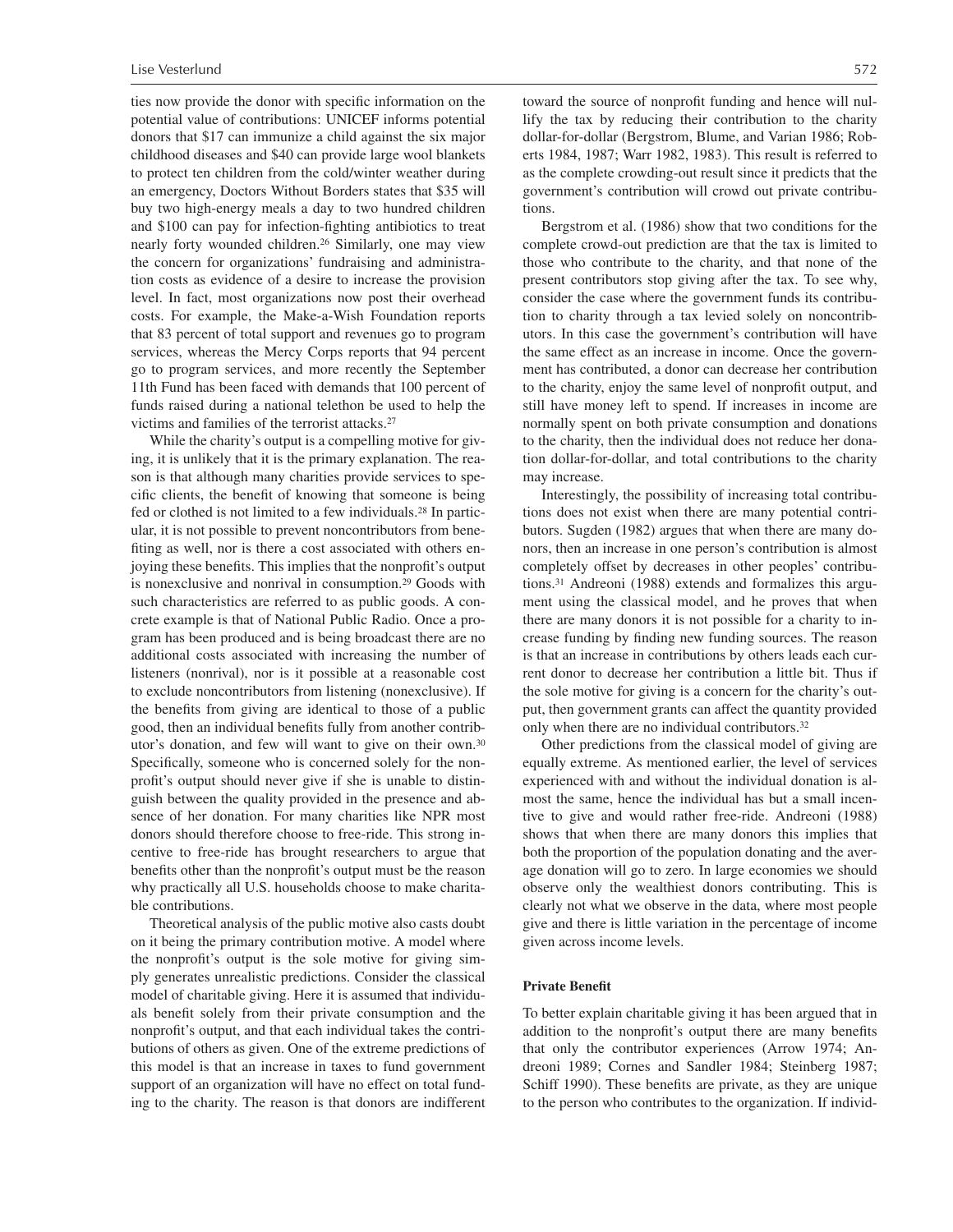uals derive private benefits from giving, then they will no longer view the donations by others as a perfect substitute for their private donation, and hence they will not generally prefer that donations are made by others. As this was the primary reason for the extreme free-riding and neutrality results of the classical model, these two results are weakened when donors also get private benefits from giving. In particular, it will no longer be the case that an increase in government contributions will result in a dollar-for-dollar crowdout of private donations.

The literature has proposed a number of private benefits that individuals may experience when donating. At the most extreme level the private benefit of donating is no different from that of purchasing any other private good. Some charities offer the donor actual gifts in return for the donation for example, recognition, welcoming or thank-you gifts, membership benefits like free tickets to events, updates on shows and exhibits, and so on.<sup>33</sup> Similarly, large contributors may have buildings named after them, receive exclusive dinner invites, be invited to have lunch with powerful politicians, and so on. In many instances these goods can be acquired only by making donations to the charity, and one may view part of the motivation for the donation as a mere purchase of the associated "rewards." Others may choose to contribute because doing so enables the donor to become a member of a club or a certain social circle. In these cases the donation can be seen as equivalent to the payment of a "membership fee" to be part of the community surrounding the charity. Certainly donations to the donor's house of worship carry some element of a membership fee.

Other private benefits of donating may be less tangible. For example, Tullock (1966) argues that in determining their level of giving, individuals take into consideration their evaluation of how the gift will affect their reputation. Becker (1974) suggests that charitable behavior can be motivated by a desire to avoid the scorn of others or to receive social acclaim. According to Glazer and Konrad (1996), individuals may contribute to a charity because it enables them to signal their wealth in a socially acceptable way.34 Finally, Harbaugh (1998b) models a preference for prestige and suggests that charities, by publishing donations in ranges, actively affect the prestige associated with a gift.35 He argues that prestige can be valuable to individuals either because it directly enters the individual's utility or because being known as a generous donor increases income and business opportunities.36 To analyze this hypothesis Harbaugh (1998a) examines alumni donations to a prestigious law school. The law school used to report all donations but changed its policy to reporting only the categories of contributions. Consistent with the prestige and reputation argument, he finds that donors responded strongly to the change in announcements. The change to category reporting increased the proportion of donations made at the minimum amount necessary to get into a category and decreased the proportion of donations made at other amounts.

Private benefits from donating may also be more intrinsic in nature. Arrow (1974:17) argues that "the welfare of each individual depends not only on the utilities of himself and others but also on his contributions to the utilities of others." That is, "welfare is derived not merely from an increase in someone else's satisfaction but from the fact that the individual himself has contributed to that satisfaction."37 Andreoni (1989, 1990) suggests that people may experience a "warm glow" from having done their bit. Perhaps the emphasis on sending thank-you notes is evidence that fundraisers try to maximize the warm glow the individual feels from having made a contribution. Other reasons for giving may be that it alleviates a sense of guilt. Sen (1977) suggests that contributors are motivated by "commitment" rather than sympathy. Donors may want to feel that they are doing their share, or that they are able to give back to society for the fortune that has met them. Or perhaps individuals are motivated by a "buying-in" mentality whereby they are prevented from feeling good about a charitable program unless they have made a fair-share contribution to it (Rose-Ackerman 1982).

Although these benefits differ from one another, they are all private in the sense that only the individual responsible for the donation gets to experience the benefit. Typically the approach used to model these incentives for giving is to assume that the individual's private benefit is unaffected by the donation made by others.<sup>38</sup> Thus donors who are solely motivated by private benefits should not respond to changes in the contributions made by others, and in particular we should observe essentially no crowd-out of individual donations when government contributions increase.

#### **Empirical Evidence on the Motive for Giving**

A substantial empirical literature seeks to determine whether the benefit of the last dollar given can be characterized as being either public or private. The typical empirical approach is to examine how an increase in government grants to nonprofits will affect giving by individuals. If the benefit is purely private, then we should observe no effect, and if the benefit is purely public, then we should see dollarfor-dollar crowd-out when the economy is large. Perhaps the most natural a priori assumption is that the benefit of giving has both private and public characteristics. The degree of crowd-out for these mixed-motive preferences has been carefully examined by Andreoni (1989), Cornes and Sandler (1984), Posnett and Sandler (1986), and Steinberg (1987).39 Depending on the strength of the two, the degree of crowd-out will lie somewhere between complete and no crowd-out.40 Recently Ribar and Wilhelm (2002) demonstrated that this prediction needs to be modified when there are many donors. In this case the motive for the last contributed dollar will be either public or private but not both. Thus we should observe either complete or no crowd-out, but should not expect to see incomplete crowd-out.<sup>41</sup>

I first review the empirical literature that has used the crowd-out hypothesis to determine why people give. While the vast majority of this work relies on actual giving data, more recent work has tested the crowd-out hypothesis using experimental methods. After I review the primary findings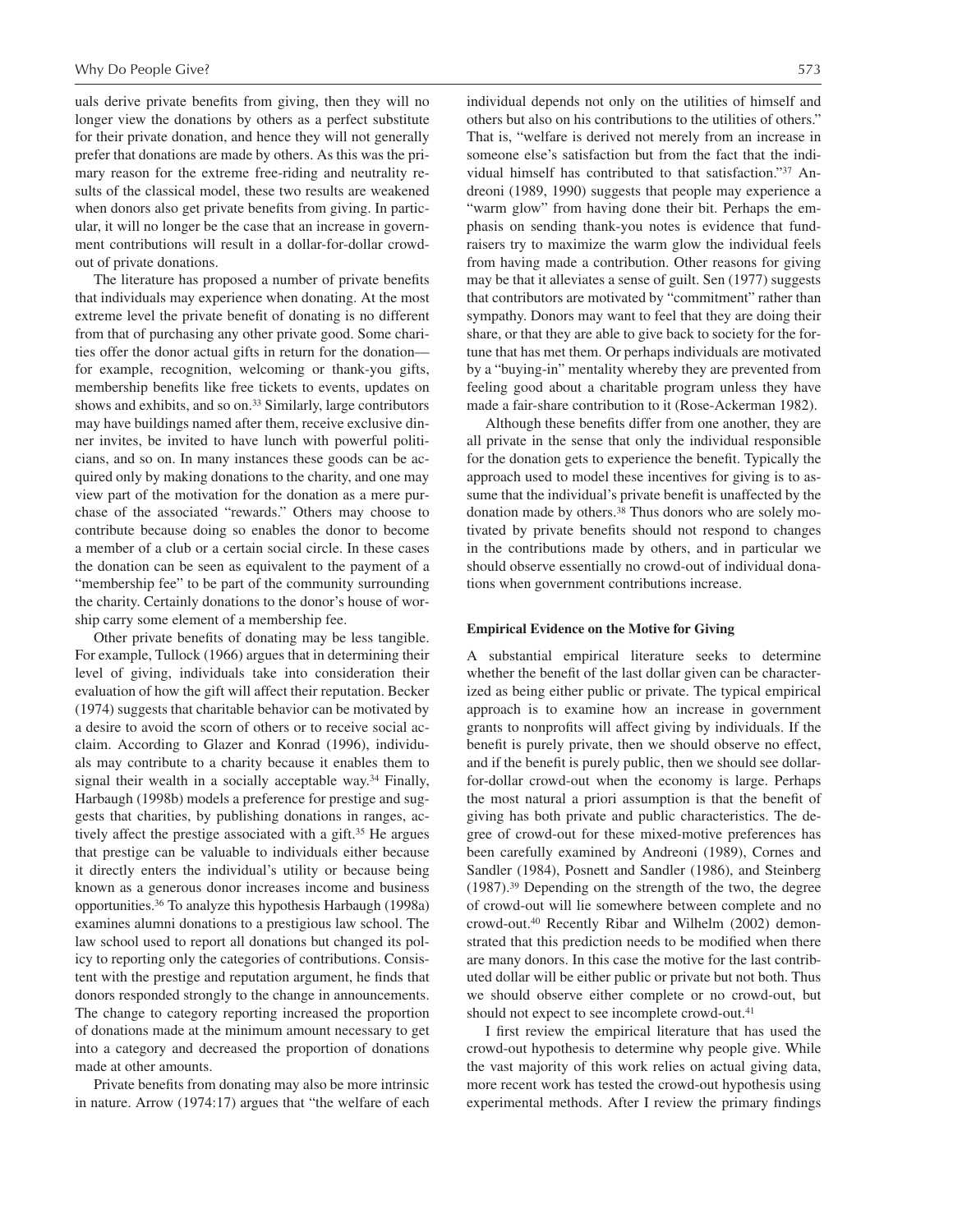on crowding out, I conclude the section by discussing a series of experimental studies that move beyond the crowd-out hypothesis and more directly test the motives for giving.

I begin by examining the literature that uses either survey, giving, or tax data to determine how changes in government grants to nonprofits affect private giving to the nonprofit sector. For example, using tax data, Abrams and Schmitz (1978, 1984) show that government grants crowd out private contributions at the rate of about 28 percent; thus if the nonprofit sector were to receive an additional \$100 in government grants, then individual contributions would decrease by \$28. Using similar data, Clotfelter (1985) estimates that crowd-out is only 5 percent. The degree of crowd-out found in both of these studies suggests that a concern for the nonprofit's output is not the primary reason for giving.

One of the difficulties in examining tax data is that only the average degree of crowd-out across nonprofits can be determined. Alternatively, Kingma (1989) examines data on giving to National Public Radio. Using these data he is able to directly connect giving to the local NPR station to the grants that were given. Interestingly, the degree of crowdout found in these data does not differ substantially from that found in larger data sets. The estimated crowd-out is merely 13.5 percent.<sup>42</sup> Kingma and McClelland (1995) reanalyze the same data using more sophisticated methods and come to the same conclusion, that there is very limited crowd-out.43

Surveying the literature on crowd-out estimates, Steinberg (1991) concludes that most studies have rejected the hypothesis of complete crowd-out and found the degree of crowd-out to range from 0.5 percent to 35 percent per unit of government spending.44 One reason why the evidence speaks so strongly in favor of a private benefit from giving may be that many of the examined charities are national charities. Perhaps the private motive will be smaller if we examine nonprofits that have a clientele far removed from the donor, such as international relief organizations. If anything, one would expect that the concern for the charity's output is larger in this case. Recent evidence, however, suggests that this is not the case. In a very careful econometric study Ribar and Wilhelm (2002) examine a 1986–1992 panel of donations and government funding from the United States to 125 international relief and development organizations. The evidence suggests that the benefit that drives people to increase their contribution is private. They find that private donations at most decrease by thirteen cents for every dollar increase in government funding; however, in most cases they cannot reject the hypothesis that an increase in government funding has no effect on private giving. They conclude as others before them that the motive for giving an additional dollar is private, and that on the margin individuals are not concerned about the charity's provision level.45

One of the difficulties in drawing inferences from surveys or data on actual donations is that the data do not reveal whether the limited degree of crowd-out is driven by donors not being concerned for the provision of the nonprofit's output, or by the model not accurately describing the giving environment. For example, the lack of a response may signify a lack of information more than a private motive for giving. If donors are not informed of the government's donation to the organization then how can they respond to changes in the government's grants?

One environment with more control over such factors is the experimental lab. Here the experimenter controls the information, and hence the lab may present a cleaner environment in which to test the crowd-out hypothesis and thus to examine motives for giving. The primary difficulty is, of course, to determine the extent to which the experimental results extend to the real world.46

The experimental studies on crowd-out tend to find stronger evidence of a public motive for giving than those using survey or tax data. Typically, two different games have been used to examine crowd-out in the lab. One is the dictator game, and the other is the public good game. In the latter subjects are paired anonymously in small groups of, say, four individuals. Every individual in the group is given an allocation of money and asked to choose how much she wants to contribute to a public good and how much she wants to spend on a private good. Purchases of the private good benefit only the individual, whereas contributions to the public good benefit every member of the group. For example, each dollar in the private good may result in the individual earning one dollar, while each dollar contributed to the public good by any member generates an earning of fifty cents to that member and every other member of the group. Obviously an individual who is concerned solely with maximizing her private payoff will not contribute anything to the public good in this example. However, an individual may appreciate that although a contribution to the public good will cost her fifty cents, it will also increase the payoffs to each of the other group members by fifty cents. Someone who is altruistic and concerned for the payoff of others may decide that this payoff warrants a contribution.47

Andreoni (1993) is the first experimental study to assess motives for giving by looking at crowding-out behavior. This study relies on a modified version of the above public good game in which even subjects who care only about their own monetary returns would contribute some amount to the public good. He compares contributions in two different public good games. In one game donors are free to contribute any amount between zero and seven units, and in the second they are forced to contribute a minimum of two units and can choose any additional contribution between zero and five. The latter game is meant to simulate the situation where all contributors are faced with a tax that subsequently is contributed to the public good. If all donors contribute in both treatments then complete crowd-out implies that we should see no difference in total contribution levels between the two environments. If, for example, the average contribution level is 3.5 in the first treatment, then we would expect to see average individual donations decrease to 1.5 in the second treatment. However, if participants also derive a private benefit in the form of, say, a warm glow, then the forced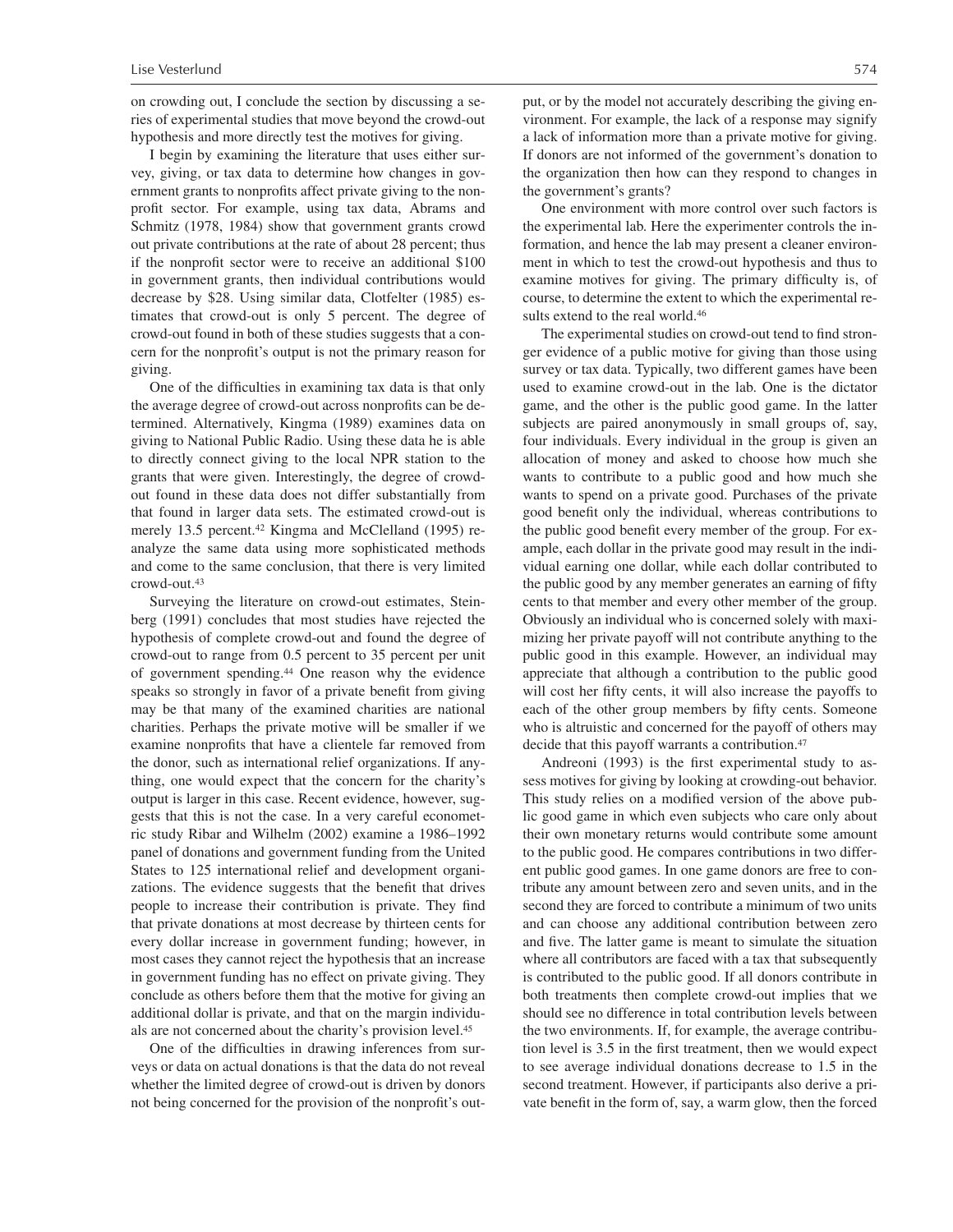donation is not a perfect substitute for the private donation, and we expect to see larger total contributions in the latter case. That is, we may see individual donations falling to, say, 2 instead of 1.5. Andreoni (1993) finds that total contributions in the second environment exceed those of the first however, not by as much as one would have expected based on the previous empirical studies. He finds an average crowd-out of 71.5 percent over all rounds of the game and finds crowd-out of 84 percent in the last period of the game.48 Relative to the previous crowd-out experiments, this suggests that in the experiment subjects are much more concerned about the size of the public good.

Bolton and Katok (1998) examine crowding-out by comparing donations in two different dictator games.49 In one game the dictator is given \$15 and the recipient is given \$5, and in the other game the dictator is given \$18 while the recipient has \$2. By comparing contributions in the two games the authors determine whether donors take account of the amount of money given to the recipient. Complete crowding-out predicts that donors who gave more than \$3 in the \$18/\$2 treatment would decrease their contributions by \$3, and donors who gave less than \$3 are expected to make no transfer in the \$15/\$5 treatment. By examining the average transfer in the two treatments Bolton and Katok (1998) find that 60 percent of the original transfers were crowded out when the original allocation to the recipients was increased by \$3.50 Thus they too find larger evidence of crowd-out in the lab.

Eckel, Grossman, and Johnston (2005) recently extended Bolton and Katok's study to real charities. Rather than having individuals transfer funds to an anonymous participant in the experiment they asked subjects to transfer funds to a charity of their choice. They considered two different frames; in one subjects were simply informed of the initial allocation (\$18/\$2 or \$15/\$5), and in the other the subjects were told that of their initial \$20 entitlement \$2 or \$5 had already been taxed and given to the charity. Their results reveal great sensitivity to framing. In the neutral frame they observed essentially no crowd-out and in the tax frame they found complete crowd-out.

Finally, some experimental studies do not rely on the crowd-out hypothesis to determine the motives for giving. Palfrey and Prisbrey (1996, 1997) examine a series of public good experiments where the payoff from the public good is the same for all members of the group, while the payoff from the private good varies from person to person. By varying the relative benefits from the private and public good the authors can determine whether individuals donate primarily because they are confused, or because they derive either a private or public benefit from giving.51 In contrast to other experimental evidence Palfrey and Prisbrey find that altruism cannot help explain the observed contribution patterns. Instead, it appears that error and warm glow both play a significant role in explaining giving patterns; however, the warm-glow effect is found to be low in magnitude.<sup>52</sup>

Using an alternative procedure Goeree, Holt, and Laury (2002) also examine charitable contributions in a series of situations where the return from the public and the private good varies.53 In contrast to Palfrey and Prisbrey they find that contributions are increasing in the return to others and in the size of the group. Both of these findings are consistent with an altruistic motive, as increasing the size of the group and holding the individual's return from the public good constant suggests that at a fixed cost more people are receiving the benefit from the public good. In estimating the motive for giving they find that behavior is consistent with a strong public motive, whereas there is no evidence for a private motive for giving.

Although the experimental evidence is somewhat mixed, most studies find stronger evidence of public motives for donating than that observed when using survey or actual donation data. How do we reconcile these opposing findings? The most obvious explanation focuses on the many differences between actual donations and those of the experiment. One explanation for the different behaviors may be that the available information varies substantially between the two environments. Another is provided by Ribar and Wilhelm (2002), who cleverly suggest that a reason for the contradictory evidence may be that while there are only a few contributors in an experimental study, there are many contributors in the empirical studies. They show that when donors derive both public and private benefits from giving, incomplete crowd-out is predicted only when there are a small number of donors. If, however, there are many donors, the prediction is that one motive will dominate on the margin. That is, the motive for giving the last dollar will be either private or public. This implies that we should observe incomplete crowd-out only when the population size is small. The conflicting evidence may suggest that while the benefit of contributing in small groups has both private and public characteristics, the benefit from individual donations in large groups has only private characteristics.

In making comparisons between the experimental and nonexperimental environments it is important also to be aware that sometimes the definitions of the public benefit vary between the two. For example, the standard empirical and theoretical approach assumes that the public benefit is the benefit the individual donor gets from the nonprofit's output. In contrast, the experimental literature occasionally argues that the public benefit also depends on the benefit that others derive from the public good.54

The implication of the Ribar and Wilhelm result is substantial as for most charities there are many donors, and taken at face value this result suggests that these donors do not contribute out of a concern for the charity's output. Combined with the extreme and unrealistic neutrality results of the classical model of charitable giving it is not surprising that many doubt that donors contribute because they have publicly motivated or altruistic preferences. While we may critique the empirical findings on grounds of lack of information, it is harder to get around the extreme theoretical predictions of the model. The fact is that many people contribute to charities, and this observation is inconsistent with the prediction of the classical model of charitable giving.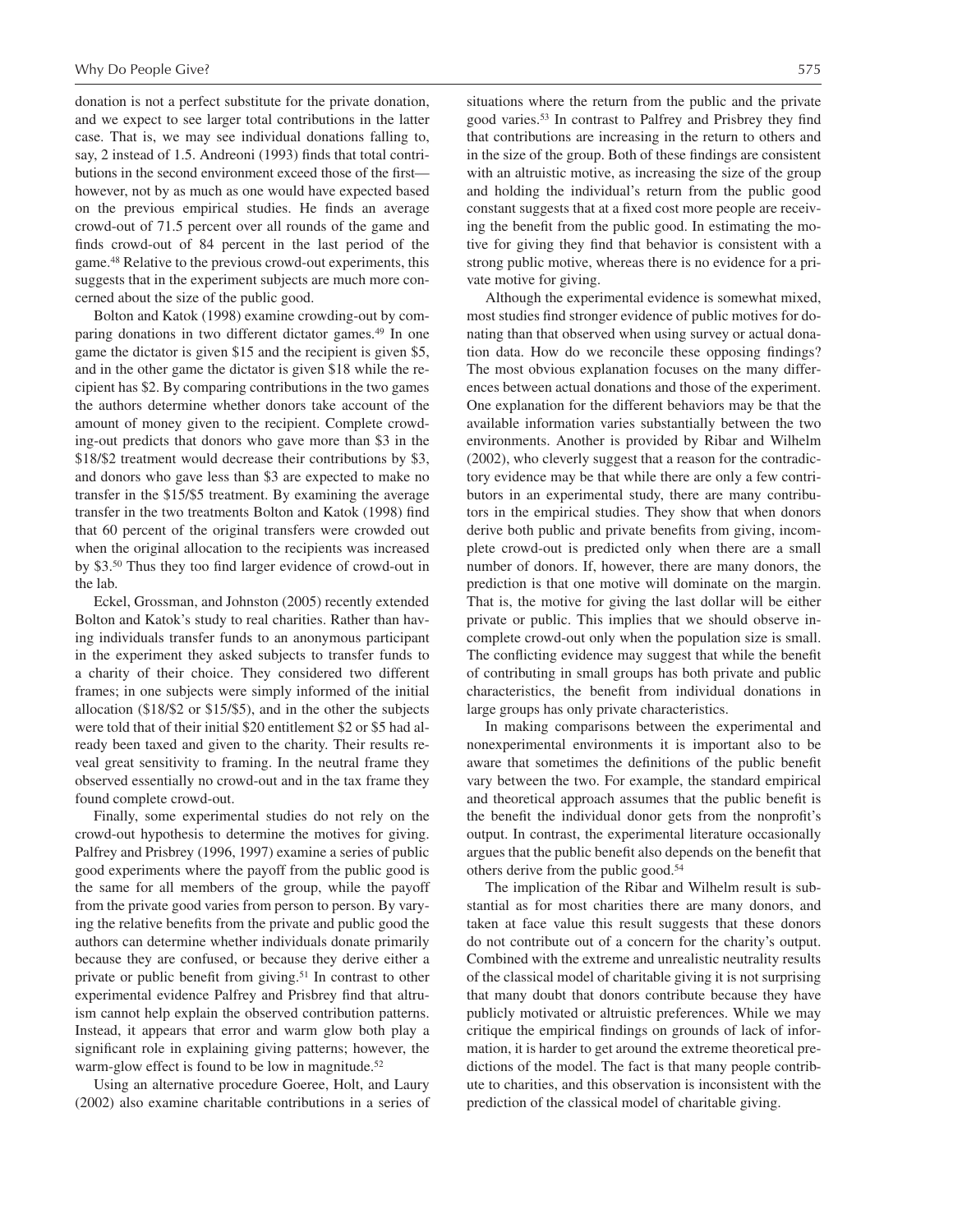So, is it really the case that donors do not care about the nonprofit's output? One possible explanation of the extreme predictions of the classical model may be that the results rely heavily on a few perhaps strict and unrealistic assumptions. In the next section I briefly review some of the work that has relaxed the underlying assumptions of the classical model of giving.

#### **RELAXING THE ASSUMPTIONS OF THE CLASSICAL MODEL**

While one would expect there to be private benefits from giving, it is surprising that public benefits appear to have no influence on giving. How is it possible that the incentive to give does not depend on the quantity of the nonprofit's output? It is certainly not consistent with the surveys on donor motivations, which find that individuals contribute because they care for the nonprofit's mission, project, or program.55 Are donors simply wrong about what motivates them to give? In this section I relax assumptions of the classical model to see if we can maintain that contributions are due to a concern for the nonprofit's output while generating less extreme free-riding predictions.

I focus on cases that modify the standard prediction of negative correlation between individual contributions—that is, the prediction that an increase in one individual's contribution decreases that of another. First I consider the possibility that social norms and rules may cause individual contributions to be positively correlated. Second I relax the assumption that individuals take the donations of others as given. Charitable funds are often raised over time, and in these cases individuals may very well account for the effect their donation has on others. I conclude the section by discussing a couple of fundraising mechanisms, such as matches and raffles, that also help reduce the negative correlation between individual contributions.

Overall, the reviewed literature has yet to be subjected to the same degree of scrutiny as the literature examined earlier. However, preliminary results suggest that there are cases where donors are concerned about the nonprofit's output, yet an increase in a donor's contribution need not decrease that of others; in fact, it may even increase it. This is a crucial finding as it may weaken the extreme neutrality and free-riding results of the classical model.

#### **Social Norms and Rules**

The economics literature generally assumes that individuals are free to choose as they please as long as it is within their financial means. This is also the assumption of the classical model on charitable giving; however, some have argued that it is less appropriate because giving decisions often are guided by social norms and rules. If that is the case then the charitable giving model needs to account for the constraints imposed by the norms by which people abide.<sup>56</sup> The literature has proposed a number of alternatives. One of these has often been referred to as the "Kantian" rule (see, e.g., Laffont 1975).<sup>57</sup> This rule requires that those individuals who care about the services provided by a nonprofit will choose a contribution that equals the amount they would most prefer that the other members of the group should contribute. The implications of the Kantian rule are just as extreme and unrealistic as those of the classic model. Instead of extreme free-riding we should see everyone contributing a socially optimal amount to the charity, and instead of individual contributions decreasing with increases in those of others, we now predict that the individual's contribution level is independent of that of others.

Alternatively, Sugden (1984) proposes that individuals subscribe to a principle of reciprocity.58 He questions that we follow a norm which dictates that we contribute irrespective of what others are doing. Why would we help someone who refuses to help us? Instead, Sugden suggests a principle of conditional commitment that does not require that you always contribute to the public good, but rather that you must do so if everyone else in your reference group does. Specifically, if the donor's preferred contribution level by the other members of the group is no smaller than the current minimum contribution, then the donor must contribute an amount that is at least as large as the minimum contribution in the reference group.59 The individual's reference group is any group of individuals who benefit from provision of the same public good. While people who abide by the principle of reciprocity may contribute a socially optimal amount, they may just as well provide less than the optimal level. In contrast to both the classical model and that of the Kantian rule, Sugden's model predicts that an individual's contribution will increase when people in his or her reference group increase their contributions.

Interestingly, a positive effect of the contributions of others is consistent with evidence from Andreoni and Scholz (1998).60 They examine data from the 1985 Consumer Expenditure Survey to determine whether donors respond positively to an increase in donations by others in their reference group. Given the available data they are limited to defining a reference group in a socioeconomic sense and cannot take account of geographic proximity. They find a positive effect of an increase in donations by others in the same "social reference space," which is defined as those of similar age, education, occupation, and residence (urban or rural). Specifically, they show that a 10 percent increase in donations by others in the reference group will cause the individual's donation to increase by 2 percent to 3 percent.<sup>61</sup>

The work on norms typically does not analyze how a certain norm or rule may develop; however, Holländer (1990) shows that when individuals care about social approval and this approval is a function of the extent to which the individual deviates from the average contribution among her peers, then approval or disapproval may be what triggers the individual to feel that the norm applies to her.<sup>62</sup>

The literature on norms suggests that incorporating them into the classical model may weaken the predictions of the model. However, before adopting these rules it is important that we gain empirical evidence in their favor. When should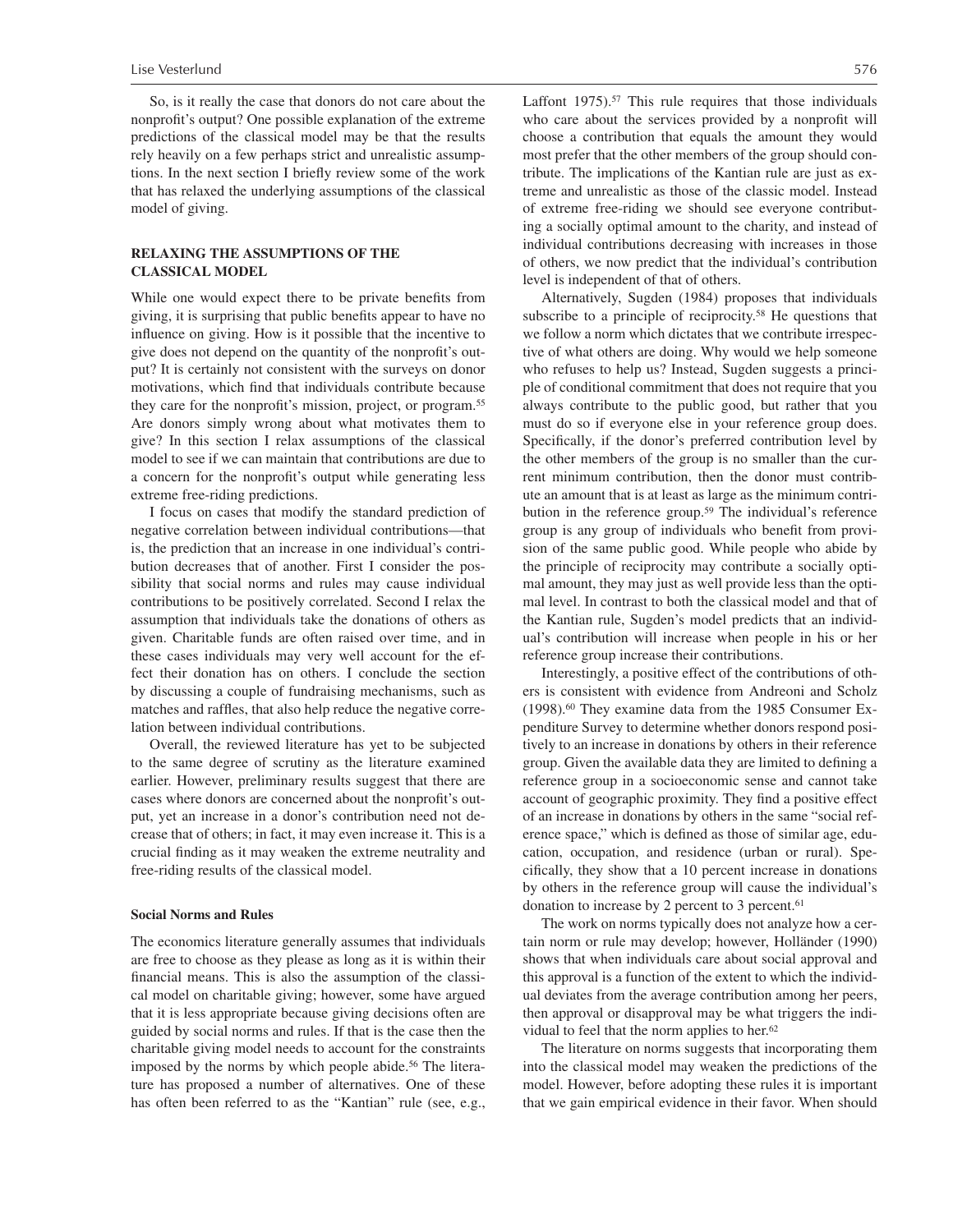we expect such norms to be in effect? When will they constrain behavior? In the next section we present experimental results that test for the effect of reciprocity and find that in some environments reciprocity appears to play a small role, if any.

#### **Accounting for the Contribution Behavior of Others**

The classical model of charitable giving relies on the assumption that people make a one-time contribution and that in doing so they take the behavior of others as given. This implies that individuals do not account for the effect that their contribution may have on that of others. There are many situations, however, where this is not a reasonable assumption. For example, if people jointly contribute to the same charity more than once then they may consider the effect their current donation will have on the future donations of others. As a simple illustration consider the case where a group of neighbors all benefit from a nearby park. To maintain the park they each voluntarily contribute \$40 for maintenance per month. If an individual fails to contribute in a particular month then it is quite possible that this will affect future maintenance contributions. Hence in choosing the preferred contribution now, the individual may take into account how her decision affects the future behavior of others.

This section examines a series of studies that point to environments where donors naturally are aware of the interdependencies between contributions. I start by discussing the effect of repeated interaction among donors. I then examine another case where donors naturally anticipate the effect their contribution will have on that of others. In particular, I review a recent study on the effect of publicly announcing past contributions to future donors. A public announcement may influence the amount given by subsequent donors, and it is likely that current donors take this effect into account prior to contributing. Both repetition and public announcements may reduce, remove, or reverse the negative correlation between individual contributions. I finish the section by showing that fundraising mechanisms, such as matches and raffles, also can cause individual contributions to be positively correlated. Throughout the section I focus on whether the predictions from the classical model (where donors are solely concerned with the nonprofit's output) are sustained. Of particular interest is whether an increase in an individual's donation may increase the amount contributed by others.

*Repeated interaction.* Donating to charity is rarely a onetime event; rather, people typically contribute to the same charity year after year. Whether repeated interaction affects the predictions of the classical model depends on the time horizon of the interaction. If donors believe that they may always contribute to the charity then the contribution game is one of infinite repetition, and the predictions of the classical model are quite different. In particular, the extreme free-riding result need not hold. With infinite repetition it is possible for contributors to threaten potential noncontributors with punishments that are large enough that individuals prefer to contribute despite their short-run incentive to free-ride.<sup>63</sup> For example, if donors choose to punish free-riders by withholding all future contributions, the long-term cost of free-riding may exceed the short-term benefit, and it will be possible to sustain cooperation.64 However, if everyone recognizes that these interactions will eventually end, then such a strategy is not sufficient. To see why, consider the last period of the interaction. At this time donors recognize that there is no possibility of future punishments, and accounting for their last period incentives they choose to free-ride. With no cooperation in the last period, there is no threat of punishment in the second-to-last period either, hence people will free-ride in that period as well as in any period before that. Thus, cooperation collapses if the interaction is finitely repeated. Since finite repetition by itself has no effect on the predictions of the classical model we generally view the assumption of one-shot interaction as a simplifying one.

Marx and Matthews (2000) show that the effect of finite repetition is sensitive to the characteristics of the nonprofit's output. The assumption in the models I have examined so far was that a small increase in contributions also results in a small increase in the benefit from the nonprofit's output; however, this is not always the case.

Marx and Matthews consider instead the case where completion of a project results in a discrete jump in the project's benefit. While every contribution is beneficial in and of itself, the donation that completes the project derives a benefit that exceeds that of any donation before it. For example, there are benefits from helping members of a poor community, but the full benefit may only be enjoyed when the community becomes self-sufficient. Similarly, there were benefits of every shot of smallpox vaccination, but the benefit of the shot that secured that enough were vaccinated and the virus was unviable was greater than any before it.

When the nonprofit's output exhibits discrete jumps then repeated contribution to the project can result in outcomes that reduce or even remove the free-riding result of the oneshot interaction. Repetition allows the use of a "little-by-little" mechanism whereby donors can complete the project over several rounds. Although donors may not be willing to contribute to the charity when everyone makes one-time and simultaneous contributions to the project, it may be possible to raise sufficient funds when donations are raised a little at a time.

To see why several contribution rounds may secure provision of the public good, consider a case where the desired threshold for the project may be reachable if the fundraiser decides to raise a third of the project at a time. As in my earlier example, donors may choose to contribute as long as one-third of the donations were raised in the last period, and they may stop contributing if insufficient funds were raised in the previous period. If this threat of punishment is large enough donors may choose to cooperate. A sufficiently large discrete payoff jump secures that a contribution level can be reached where a donor is willing to complete the project although there is no threat of future punishments. This little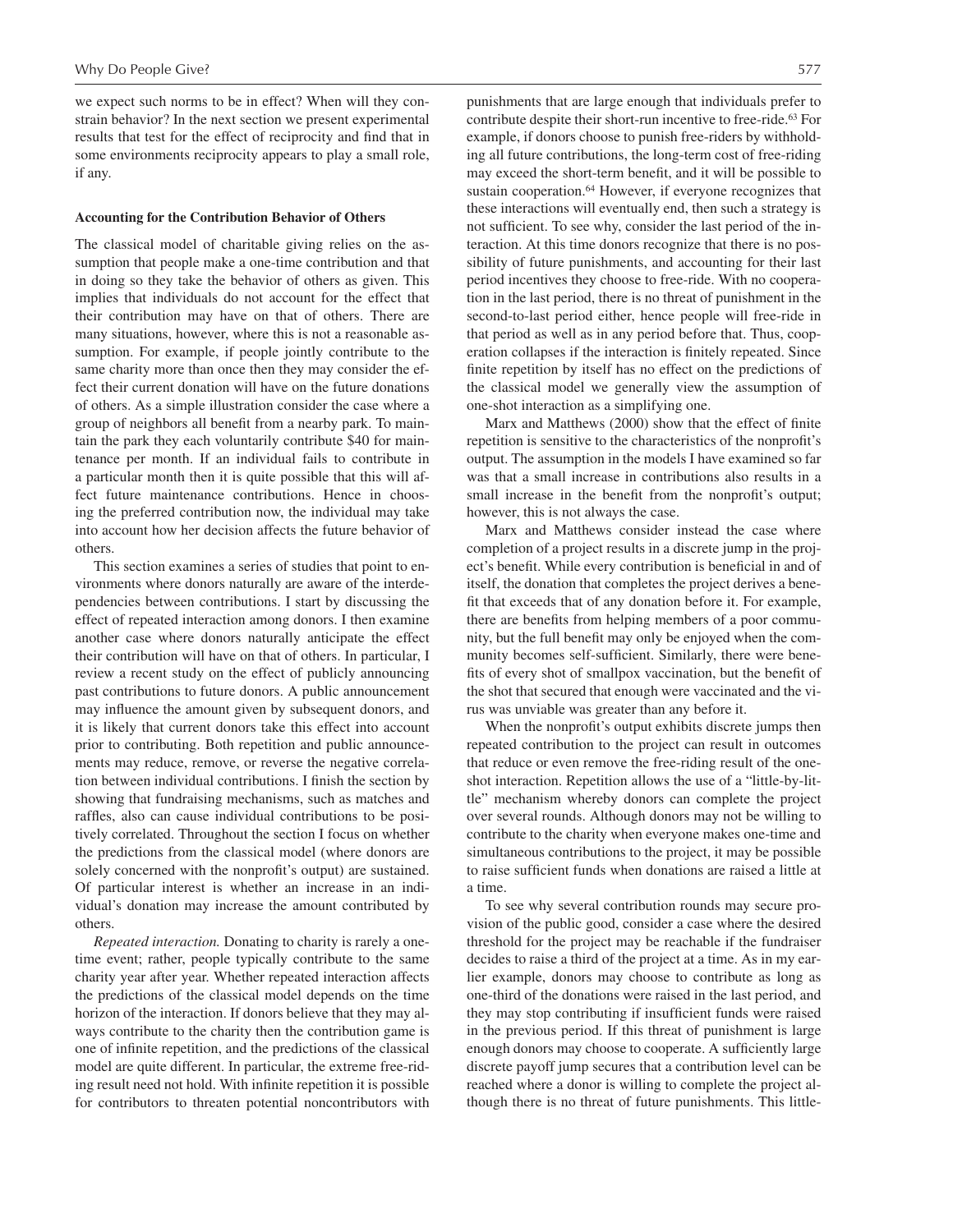by-little mechanism can succeed in providing the project because gradual commitment of other donors and the reduction in the donor's per-period obligation both reduces the benefit and increases the cost of free-riding, and makes it worthwhile for individuals to continue to contribute to secure completion of the project.65 When funds are raised over several rounds and there is a discrete benefit jump at completion then the extreme free-riding prediction from the classical model need not hold.

*Public announcements of past contributions.* Another case where individuals may consider how their contribution affects that of others is when donations are announced to potential future donors. The practice of announcing contributions is quite common. For instance, during fund drives potential donors may be informed of past contributions and in particular of major individual contributions. Capital campaigns are typically launched by the announcement of a large "leadership" contribution, and new donors and their pledged amounts are made public throughout the campaign. Similarly, churches collect contributions in open baskets, and recurring fundraising campaigns inform donors of previous contributions made in the local community or at the latest charity event.66 Empirical evidence on announcements helps us understand why fundraisers may prefer this strategy. For example, Silverman et al. (1984) examine data from a national telethon in which three different funding schemes were employed. Their results show that announcing the names of individuals pledging money and the amount of money pledged resulted in greater contributions than when they were not announced.

The literature on announcements has primarily focused on explaining why announcements may increase contributions. We maintain this emphasis, but also examine whether the results are likely to alter the crucial prediction that individual donations decrease when those of others increase.

The reason why economists have been interested in announcements is that simple extensions of the classical model cannot explain the phenomenon. Comparing contributions without announcements to those that arise with announcements, Varian (1994) shows that private contributions are largest when donors are uninformed of the contributions made by others. The reason is that the initial donors will make a small initial contribution and thereby leave it up to those who follow to contribute to the charity. Thus the initial contributors will free-ride off subsequent contributors. This result, however, relies on the assumption that the donors can commit to giving only once. Relaxing this assumption, predicted contribution levels with and without an announcement are identical.67 Thus, extending the classical model to account for the sequential contributions does not enable us to understand why announcements may increase contributions.

I consider a number of modifications to the model that may help us understand why fundraisers announce past contributions. I examine whether the success of announcements may be due to the private benefits of giving, the characteristics of the nonprofit's output, uncertainty about the quality of the nonprofit, reciprocity, or a concern for the status of the nonprofit's other donors.

Perhaps the classical model's failure in explaining announcements is just additional evidence that we need to extend the motives for giving to incorporate a private benefit. Announcements may be effective because they increase the donor's private benefit from giving; for example, announcements may provide the donor with prestige or the ability to signal her success or wealth.68 While compelling, this argument is not a sufficient explanation of the announcement phenomenon. The reason is that announcements are viewed to be effective because they may increase the donations not only of those who have their contribution announced but also of those who follow. For instance, characteristic of Brook Astor's philanthropic endeavors is that others tend to copy her contribution after news about her donation. "When she gave one donation to the New York Library, for example, three other major gifts—from Bill Blass, Dorothy and Lewis B. Cullman, and Sandra and Fred Rose—all followed, with her generosity cited as the inspiration."69 The chairman of the trustees of Johns Hopkins University explains that the reason that the university asks donors for permission to announce their gifts is that "fundamentally we are all followers. If I can get somebody to be the leader, others will follow. I can leverage that gift many times over."70 This suggests that a large initial contribution can increase the donations of those who follow. This is exactly opposite of the predicted negative effect of the classical model. Explaining announcements may therefore also improve our understanding of public motives for giving.

One case where announcements may affect the contributions of others is when a certain threshold of funds must be collected before any of the nonprofit's output can be produced; this would be the case if there is a fixed cost associated with the production of the project. Such a project is referred to as a threshold project. Under the assumption that donors derive solely a public benefit from giving, Andreoni (1998) shows that the lack of announcements may result in two possible outcomes: the project either is or is not provided. He makes the point that announcements provide donors with an inexpensive method of coordinating on the positive provision outcome. Thus when the project is of the threshold type, announcements may increase contributions of both the leader and those who follow.71

What about the classical case where an increase in contributions always increases the nonprofit's output? The evidence by Silverman et al. (1984) suggests that announcements also are effective in this case, and both List and Lucking-Reiley (2002) and Shang and Croson (2003) show that in such cases individuals contribute more when the announced contribution is large.72 Romano and Yildirim (2001) suggest that we consider the broader interaction between the private and public benefit to better understand this effect of announcements. They show that announcements increase overall contributions if individuals benefit from the donations of others and the benefits from giving are such that followers increase their contributions when those of leaders in-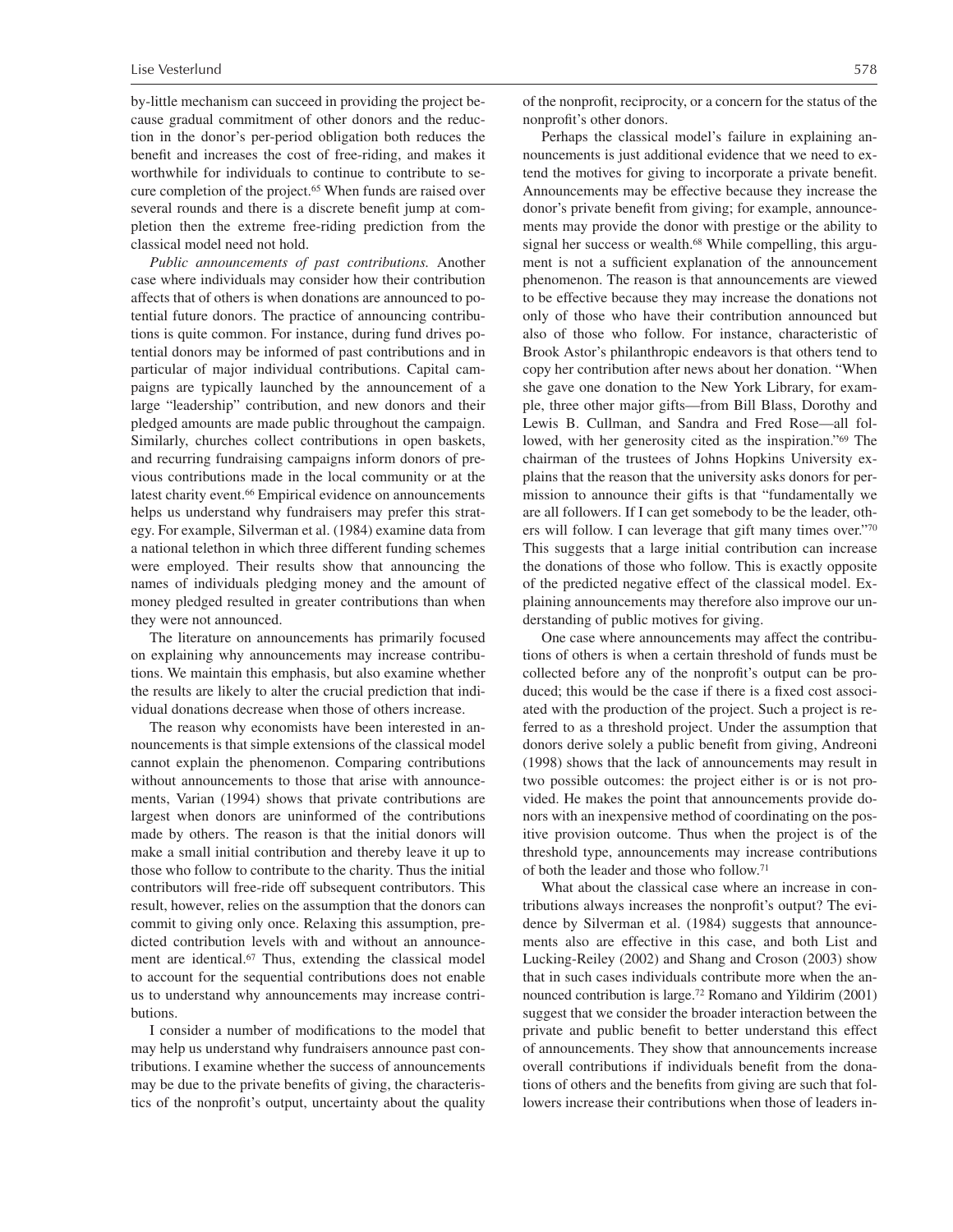crease. The reason is that the leader will take the positive response into account when contributing first, and increase the contribution relative to when it is not announced. Announcements may therefore increase contributions to the charity.

One explanation for the positive correlation between initial and subsequent contributions is that past contributions may serve as a signal of the nonprofit's quality. In particular, large initial contributions may suggest to future donors that this is a charity worth supporting. While the literature on nonprofits generally assumes that donors know how productive or efficient a nonprofit may be, there are many circumstances where this is not the case.73 But why are initial contributions needed to convince future donors of the quality? Can't the nonprofit simply reveal its quality to the donors? The reason why contributions are a good signal of quality is that all fundraisers have an incentive to convince donors that they are representing a high-quality charity, thus unverifiable information provided by the fundraiser will not be credible. In contrast, announcing past contributions is a credible way for the fundraiser to reveal the nonprofit's quality.74

Vesterlund (2003) examines an environment where past contributions are used as a signal of quality. She shows that an initial donor, who knows that his contribution will be announced, will investigate the quality of the charity before donating, and that the donor subsequently reveals the quality through his contribution.75 A sufficiently large initial contribution informs future donors that the charity is of high quality and they too will make a large contribution. Announcements enable the high-quality charity to reveal its type and secure a higher contribution level than would arise absent announcements. High-quality charities will therefore always choose to announce past contributions. To not reveal their quality, low-quality charities will also announce past contributions. Thus in environments where there is uncertainty about the quality of the charity, we should expect fundraisers to announce past contributions.

Relaxing the assumptions that everyone contributes simultaneously to a nonprofit organization of well-known quality not only helps explain why announcements may be effective, but it also shows that even when donors care only about the nonprofit's output, an increase in one donor's contribution may increase that of others. As the announcement serves as a signal of quality we refer to this as the signaling hypothesis for announcements.

An interesting insight of the signaling model is that contributions to the high-quality charity exceed the level that results when the charity's quality is common knowledge. Thus announcements not only help high-quality charities to be recognized as being worthwhile, but also help them reduce the traditional free-rider problem. Furthermore, an implication of this model is that contributions are larger when the fundraiser solicits the wealthier donors first. The model therefore provides an interesting explanation for a phenomenon that is often observed but not well understood.76

Another explanation for the effectiveness of announce-

ments may be that they trigger a social norm of reciprocity (see my earlier description). Seeing that someone contributes a large amount to the nonprofit may make others feel obligated to behave with similar kindness.77 Thus reciprocity may create a positive correlation between contributions, and fundraisers may be able to trigger this reciprocity norm by publicly announcing previous contributions.

While the reciprocity and signaling hypotheses complement each other in explaining why announcements are successful, it is of interest to determine whether there are environments where we can distinguish between the two. Of particular concern is the signaling hypothesis. Donors need to be quite clever for signaling to work, and one may wonder not only whether future donors use past contributions to infer the nonprofit's quality, but also whether the initial donor anticipates this response.

Potters, Sefton, and Vesterlund (2001) examine responses in two-person public good experiments to distinguish between the signaling and reciprocity hypotheses and to determine if signaling may be a likely explanation for announcements. They ask two questions: first, when only the initial donor knows the value of the public good, do announcements cause contributions to increase? Second, if contributions are higher with announcements, could this be due to reciprocity rather than signaling? To answer these questions they study behavior of undergraduates in four simple treatments. In two of them the first potential donor, but not the second, is informed of the quality of the public good, and the authors examine the effect of informing the follower of the leader's contribution. According to the signaling hypothesis, higher contributions are predicted when the leader's contribution is announced. To assess the extent to which reciprocity, rather than signaling, causes contributions to increase they conduct two additional treatments to examine the effect of announcements when both donors are fully informed of the quality of the public good. These four treatments allow them to test the predictive force of the signaling hypothesis and also to calibrate the effect of reciprocity considerations.

Their results are broadly consistent with the signaling hypothesis. Followers in the asymmetric-information treatment tend to mimic the leaders' contributions, and leaders anticipate this inference. Thus leaders internalize the response of subsequent donors, so that the leader's private incentives become aligned with those of the group. As a result, announcements cause a substantial increase in contributions. In contrast, announcements have a negligible effect on contributions when the quality of the public good is known by both players. Combined, the two results suggest that the observed success of announcements is unlikely to be caused by reciprocity, and it does not appear that the interaction between private and public benefits of giving results in an individual generally increasing contributions with those of others. Ruled out in this experiment is also the possibility that the observed increase in contributions from announcements is due to a concern for status. For example, there is no evidence in the complete information treatment that announce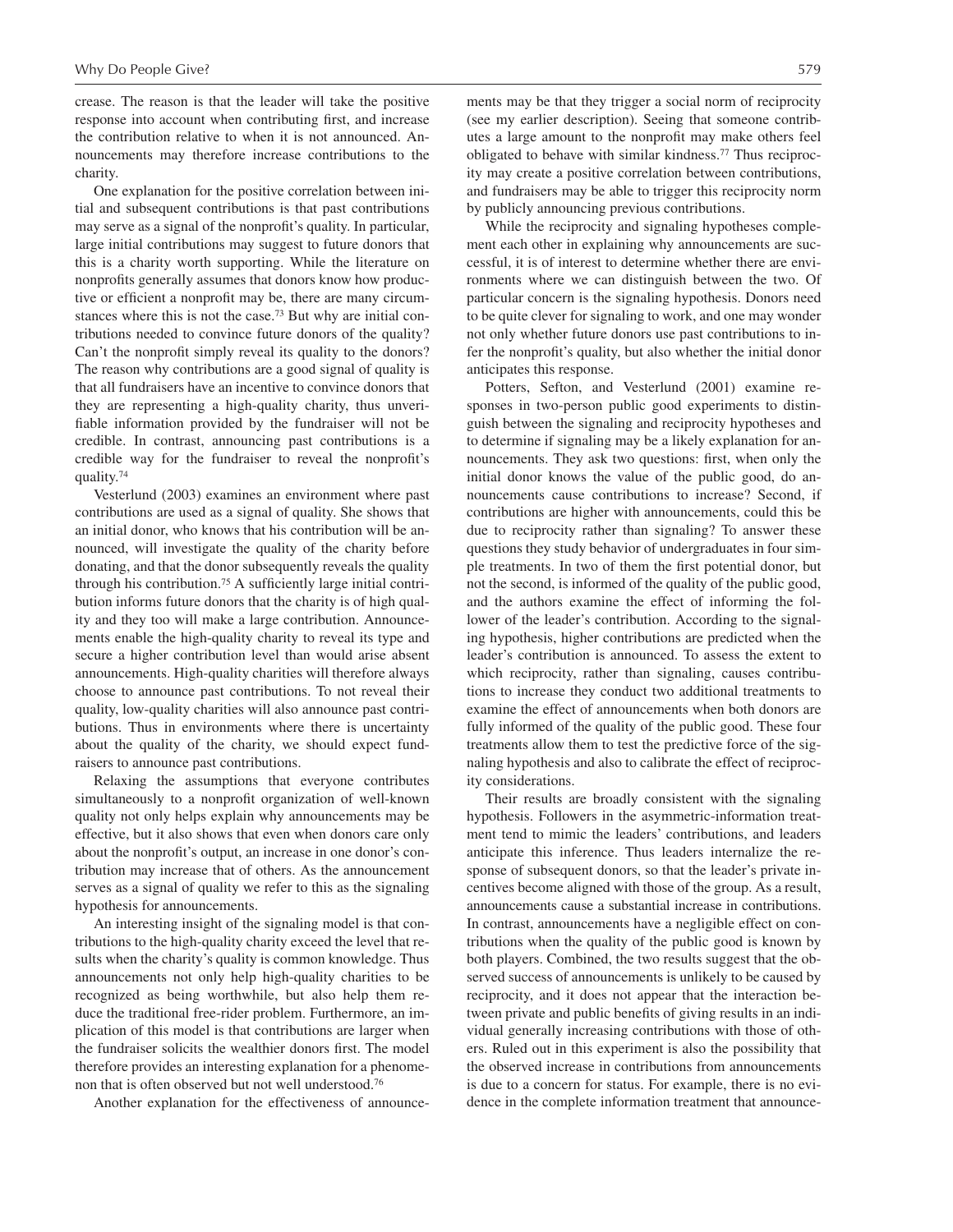ments provide the leader with status, and that the followers subsequently give to get status as well.<sup>78</sup>

While status does not appear to affect behavior in the neutral experimental study, there is ample anecdotal evidence to suggest that actual donations are influenced by concerns for status. For example, charities often launch a campaign by announcing which high-status donors are on board, suggesting that we may prefer to give to charities that have a high-status donor base. Perhaps the decisions of Blass, Cullman, and Rose to follow Brook Astor's lead in contributing to the New York Library were motivated as much by status as the uncertainty about the quality of the library.

Kumru and Vesterlund (2003) examine whether it is optimal to announce contributions when donors are concerned about the status of other donors to the charity. Following the work by Ball et al. (2001) they assume that donors exogenously are given status, and that they prefer to be associated with individuals who have higher status than themselves. They show that it is optimal to announce contributions in such an environment, and that the high-status donor should be the first to give. While a high-status donor prefers not to be associated with low-status donors, these donors will subsequently mimic his donation and contribute an amount large enough to entice the high-status donor to contribute first. Thus the prediction is once again that we may observe a positive correlation among individual donations.

Since the theoretical result is sensitive to how concerned donors are with status, one may question the real-world implications of this model. To study the effect of status on charitable giving Kumru and Vesterlund conducted a series of two-person public good experiments. Following Ball et al. they induced status by asking participants to take a short quiz. Participants were then assigned to either a star or a nostar group, and were informed that in each round of the experiment they would be paired with a member of the other group. All contributions were done sequentially. In one treatment members of the star group were first to give, and in the second they were last to give. The authors find that overall contributions to the public good double when members of the star group contribute before the no-star group. As predicted by the theory, they find a strong positive correlation between individual contributions when members of the star group are first to give.

*Matches and raffles.* While announcing contributions is one method fundraisers can use to reduce the negative correlation among individual donations, another obvious one is to design the campaign such that the contributions by some donors are matched by those of others. If a donor is willing to contribute the same amount through a match as through a direct monetary contribution, then it is clear that the organization should prefer that the money be given as a match. While a direct contribution decreases the contributions of others, a match increases it.79

Another procedure that may reduce the free-rider problem is to raise contributions through a fixed-prize raffle. Morgan (2000) compares the contribution level that results from a raffle to that of direct voluntary contributions. He

finds that contributions always are larger with a raffle, and that they increase with the size of the prize.<sup>80</sup> The reason is that the chance of winning is reduced every time someone buys a raffle ticket, hence to maintain the same likelihood of winning the individual has to buy more tickets. The increased competition to win the raffle counteracts the decrease in the incentive to contribute to the charity. Experimental results by Morgan and Sefton (2000) confirm that contributions are larger with a raffle than through voluntary contributions, even after accounting for the cost of the raffle prize. Duncan (2002) objects that Morgan's results are sensitive to some of the assumptions he makes.81 He shows that the prize may be so large that people contribute less with a raffle than without it. However, although larger prizes do not always cause people to buy more tickets, Duncan demonstrates that there is always a prize such that contributions are larger with a raffle than without it.

The results presented in this section still need to be extended to more general environments; however, they suggest that realistic extensions of the classical model may alter the critical prediction that individual donations decrease when those of others increase. As this is the driving force for the extreme predictions of the classical model, this avenue of research is promising for determining whether it is unrealistic to assume that donors benefit from the nonprofit's output.

In this chapter I have provided a brief review of what economists have learned about why people contribute to nonprofits. While many questions have been answered, many others lie ahead. On one hand there is agreement that people give more when it is cheap to give and when their income is large, but on the other hand there is disagreement on how sensitive giving is to temporary and permanent changes in these variables. Future research using panel data is needed to settle this dispute. There appears to be more agreement among those who examine the motives for giving. I argued that the benefits from giving have either private or public characteristics. That is, some benefits can be experienced only by the individual contributing, while others can be enjoyed even when the contribution is made by other donors. Researchers typically rely on the predictions of the classical model of charitable giving when determining whether the benefits from giving have private or public characteristics. The vast majority of the empirical research on this topic has found that private benefits are the primary motive for giving. As a result most researchers agree that there is limited evidence to support the common belief that donors give because they care about the nonprofit's output. This finding is puzzling and surprising because most donors claim to contribute in part because they want to affect the nonprofit's output. One possible explanation for this extreme finding is that the predictions of the classical model mislead us when we interpret the data.

The classical model of charitable giving relies on a series of assumptions, some of which may be a poor approximation to the environment in which giving takes place. We relax some of these to see if we can maintain the assump-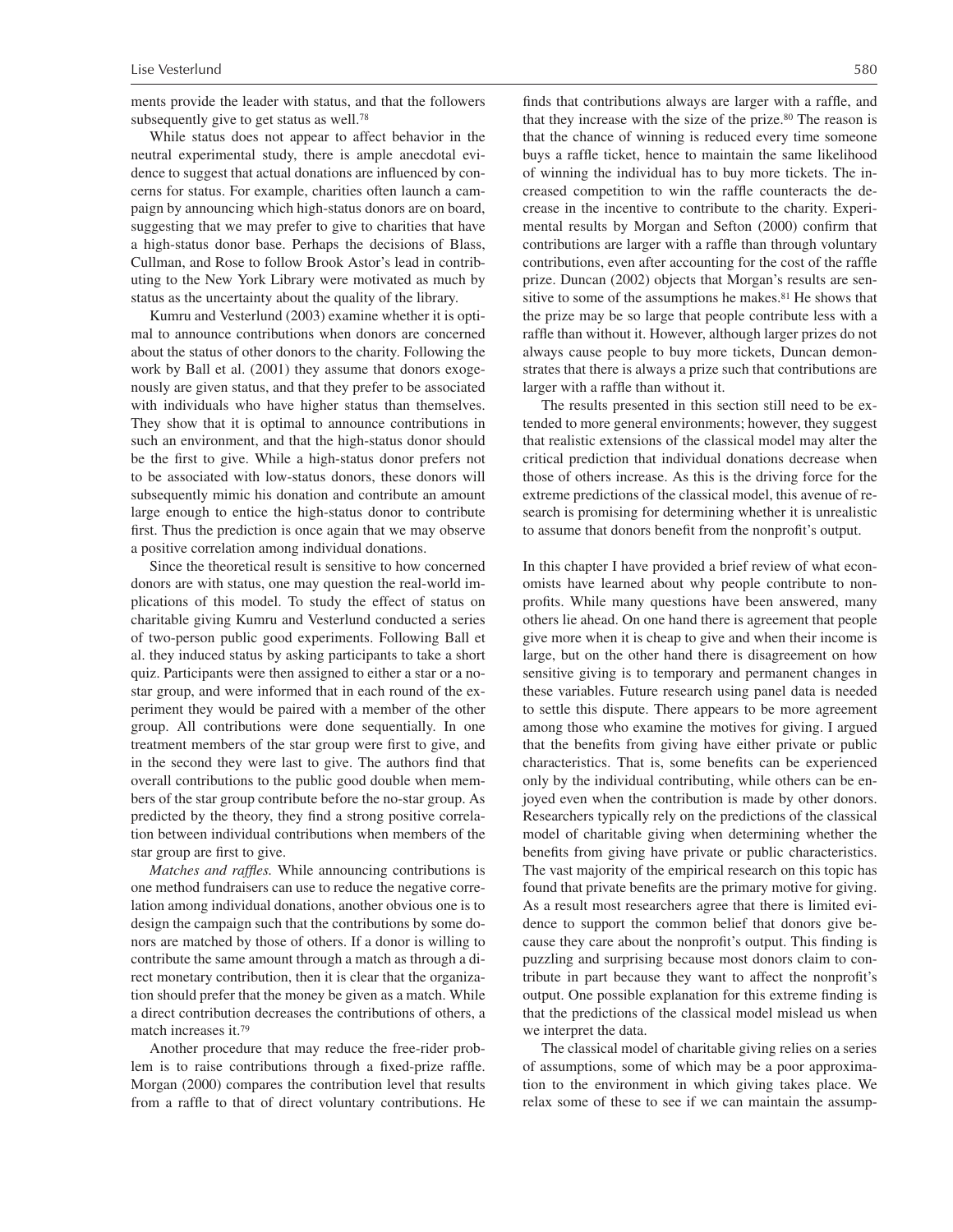tion that contributions are driven by a concern for the nonprofit's output while generating less-extreme free-riding predictions. We find that a number of factors may reverse the prediction that an increase in a donor's contribution causes those of others to decrease. In particular, the prediction is sensitive to social norms, the extent to which we may interact with other donors again, the characteristics of the nonprofit's output, the benefits from giving, the uncertainty regarding the quality of the charity, and the status of other contributors. Much of this literature is still in its infancy and the full implications of these modifications are not well understood. However, by incorporating these features into more general models we may be able to better describe actual giving behaviors, and to understand what motivates individuals to contribute.

Another approach that may prove useful for future research is to more carefully model the public benefits of giving. While the common assumption is that the benefit from the nonprofit's output is independent of the number of people who benefit from it, the experimental literature has begun to view the individual's benefit from the public good as increasing the number of people who derive the benefit. That is, the benefit we get from contributing to public radio may depend both on the quantity and quality of public radio and on the number of people who get to experience it. While the literature has not acknowledged these two types of public benefits, this distinction may be important when modeling how people contribute, and in particular when we use the generated predictions to empirically determine why they contribute.

#### **NOTES**

1. Independent Sector (2001).

2. Similar to donating money or goods, volunteering also requires that individuals make resources that belong to them available to others. That is, both acts require a voluntary transfer of property. While similar, analysis of volunteering involves a different set of tools and is covered in Leete (this volume). If the objective is to examine the combined effect on giving and volunteering then one should be careful about separating these two (see Duncan 1999). Note also that the broad social and cognitive psychological literatures on motivation, attitudes and behavior, and decision-making and help-giving behavior are not included herein.

3. Corporations and foundations account for 16.5 percent of total dollars given (U.S. Census Bureau 2002).

4. The government's objective in using tax subsidies is not merely one of maximizing contributions (this could always be done at 100 percent subsidy). Rather, an optimal subsidy is characterized by the fact that marginal social benefits equal the marginal social costs. This is discussed more generally later in this chapter, and Simon, Dale, and Chisolm (this volume) provide a careful discussion of these design issues.

5. The marginal tax rate is the tax rate levied on the last dollar earned.

6. Relative to a cash transfer the donation of an appreciated asset is preferable; the reason is that no tax is assessed on the capital gain that would arise had the asset been sold. See Simon, Dale, and Chisolm (this volume) for a review of tax laws that affect giving.

7. The seven motivations were in descending order of importance:

(1) pragmatic considerations of personal and community benefits; (2) devotion to religious principles and institutions; (3) awareness of tax advantages; (4) interest in social functions and networks attached to charitable activities; (5) perceived obligation to repay an institution for past services received; (6) altruism as a moral imperative; and (7) desire to continue family tradition of giving (Prince and File 1994).

8. To determine the overall effect on giving one needs to account for how taxes affect both income and price of giving; for example, decreasing the marginal tax rate will not only increase the price of giving but will also increase the donor's disposable income.

9. The proportion of income given as a function of income typically decreases with income at small income levels, and increases with income at higher income levels. Thus it is U-shaped, with the largest proportion of income given by low- and high-income households. See O'Herlihy, Havens, and Schervish (this volume) for a careful discussion of what may cause this U-shaped pattern.

10. If the government is less efficient in providing for public goods than the private sector then the threshold for efficiency could be closer to zero (see Feldstein 1980). Necessary for a unit elastic demand to be the threshold for efficiency is also that individuals truly make the contributions they report on the tax form, and that the government is able to make a direct transfer without adversely affecting the contributions by others. Slemrod (1989) emphasizes that if contributors deduct amounts larger than their actual contributions then a larger revenue is lost, thereby indicating that the price elasticity needs to be above one, in absolute value. Roberts (1987), on the other hand, argues that if an increase in government donations decreases donations of others then the efficiency threshold for the price elasticity needs to be below one in absolute value.

11. See Roberts (1987) and Schiff (1990) for careful illustrations of this point.

12. See Clotfelter (1985, 1997) and Steinberg (1990).

13. European studies generally find that giving is less sensitive to price.

14. To separate the income and price effect, Feenberg (1987) examines data that include information on the taxpayer's residency. This allows him to also incorporate differences in state income taxes, and hence he observes similar individuals with the same income and different prices, thereby allowing him to identify the two effects.

15. More precisely, Randolph (1995) finds that the permanent income elasticity is 1.14 and that the temporary income elasticity is 0.58; thus the previous cross-sectional studies appear to underestimate the permanent income elasticity. In contrast, the price elasticity appears to have been overestimated. He estimates the temporary price elasticity to  $be$   $-1.55$ .

16. See also Barrett, McGuirk, and Steinberg (1997), who examine the short- versus long-run reaction to a change in price or income experienced during a specific year.

17. The estimates on permanent income elasticity range between 0.40 and 0.87, and the estimated temporary elasticity ranges from 0.29 to 0.45. The estimates on the permanent price elasticity range from − 0.79 to −1.26, and that of the transitory range from −0.4 to −0.61.

18. Some studies suggest that it is important to simultaneously estimate the effect of taxes on volunteering and giving of money. Menchik and Weisbrod (1987), Brown and Lankford (1992), and Andreoni, Gale, and Scholz (1996) find that volunteering and gifts of money are complements; hence we may be underestimating the net effect of taxes when examining solely the effect of taxes on dollars given.

19. See Kagel and Roth (1995) for a general review of experimental economics.

20. To be able to replicate experimental results easily, researchers tend to rely on undergraduate subject pools. Typically the concern is whether the qualitative rather than the quantitative results extend to other populations. Studies that have examined this question tend to find that the undergraduate sample is a reasonably representative one. A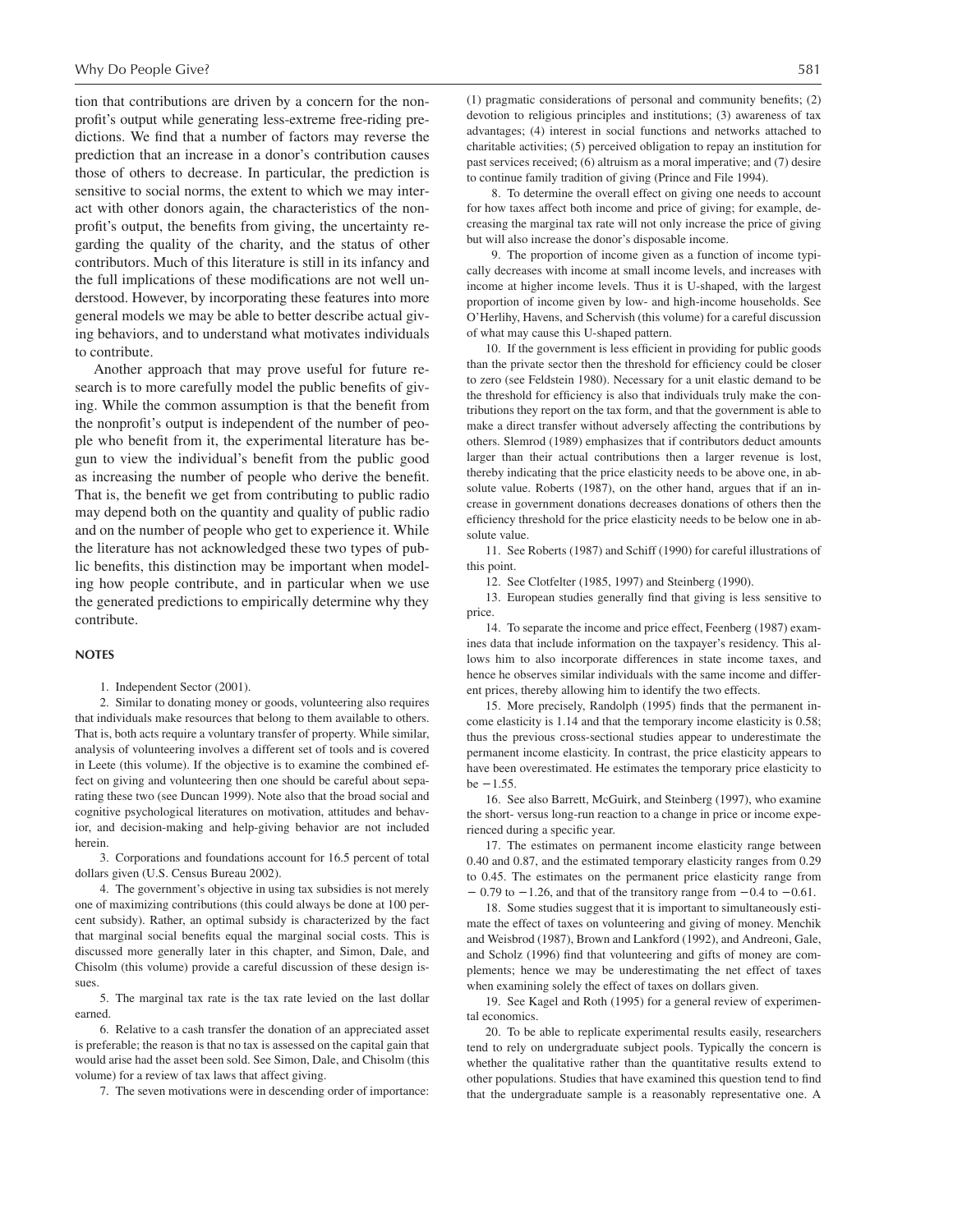subsequent study by Andreoni, Brown, and Rischall (2003) reveals that the gender results of Andreoni and Vesterlund (2001) do extend to individuals who are not undergraduates.

21. At the extreme, allocations of \$6 to self or \$12 to the recipient were available; however, any allocation in between was available as well, e.g., \$4 to each player.

22. Harrison and List (2004) propose six factors that can be used to identify the field context of an experiment: the nature of the subject pool, the nature of the information that the subjects bring to the task, the nature of the commodity, the nature of the task or trading rules applied, the nature of the stakes, and the environment that subjects operate in.

23. This result relies on the fundamental economic assumption that people are self-interested, thus individuals make costly charitable contributions only because they have a preference for doing so. Note that the selfishness assumption need not imply that the individual simply aims to maximize her material payoff.

24. I will not discuss why an individual may have a preference for giving. However, Schervish and Havens (1997) suggest that it may be caused by an experience in one's youth. Boris (1987) concludes that it is associated with religious heritage, personal philosophy, social responsibility, and political beliefs. Others have shown that donors must be asked to contribute (Hodgkinson and Weitzman 1996).

25. Alternative to the private and public motives for giving is codependent philanthropy. Duncan (2002) argues that some donors contribute because they want to make a difference. The interesting consequence of this motive is that donors are worse off when contributions of others increase ("an impact philanthropist cannot enjoy saving children if other philanthropists save them first" [p. 2.]). Another interesting implication of Duncan's model is that increased government contributions to a nonprofit may increase the individual's contribution.

26. See https://www.unicefusa.org/site/apps/ka/ct/contactus.asp?c =duLRI8O0H&b=36041 and http://www.doctorswithoutborders.org/ donate/what.cfm.

27. There are substantial variations in how organizations determine administration and fundraising costs. The Urban Institute and the Center of Philanthropy have conducted research on this topic—see http:// nccsdataweb.urban.org/FAQ/index.php?category=40.

28. Note that while economists generally work under the assumption that individuals make choices to maximize their well-being, this does not contradict the possibility that an individual's well-being may be a function of that of others. See, for example, Arrow (1974), who states that the welfare of each individual depends both on his own satisfaction and on the satisfactions obtained by others. Similarly, Becker (1974:1083) states that "charitable behavior can be motivated by a desire to improve the general well-being of recipients."

29. Nonexclusive implies that no one can be excluded from consuming the good, and being nonrival means that the consumption of one individual does not affect the consumption possibilities of any other potential consumers.

30. Samuelson (1954) examines a public goods environment and argues that free-riding will result in an inefficiently low provision of the public goods. Donors who are concerned for the nonprofit's output are often described as being altruistic; however, as pointed out by Rose-Ackerman (1996) it is misleading to refer to the public-motivated donors as being altruistic as such donors generally will be free-riding.

31. A similar argument is made by Margolis (1982).

32. This prediction relies on the assumption that the individual's benefit from the nonprofit's output depends only on the size of this output and not on the size of the population.

33. While gifts received from nonprofits are not tax deductible they may nonetheless be motives for contributing.

34. Consistently, Ostrower (1997) finds that philanthropy is what defines the boundaries of elite life.

35. Rose-Ackerman (1996:714) comments that "one can obtain prestige from making a gift only if others view one's actions as worthy. If the narrow private benefits of gift giving are too obvious and large, gift givers will not be praised for their self-sacrifice." Frank (2004) suggests that nonprofits want to appear charitable not only to attract donors who care about the nonprofit's output but also to attract those who want the prestige associated with giving to a charitable organization.

36. As the flip side of Harbaugh's argument, Long (1976) argues that publishing names and contributions in alumni magazines imposes social pressure on the contributor, and hence donations are made to relieve social pressure.

37. Interestingly, Arrow (1974) argues that this motivation is necessary since otherwise a purely altruistic individual would prefer that the action be taken by someone else, while an individual that is motivated by both might prefer to give.

38. Exceptions are Holländer (1990), who examines an environment where social approval is a function of the donations made by others. We will examine his and related models in the last section of the paper. A different approach is taken by Duncan (2002), who develops a model of codependent altruism in which a donor derives a private benefit from his or her donation if it makes a difference. In such a model donors prefer that others not contribute to their charity.

39. The model is frequently referred to as an impure altruism model.

40. Steinberg (1987) argues that the response can be more extreme. In particular, the individual's contribution may decrease more than the increase in contributions by others (super crowd-out), or it may increase (crowd-in).

41. Ribar and Wilhelm (2002) show that incomplete levels of crowd-out are possible—however, only as a knife-edge case.

42. Subsequent research has followed a similar approach and examined private and public donations on an organization-by-organization basis.

43. Controlling for quantity of public radio consumed (directly and through instruments) and trying three alternatives to deal with the nonnormality of the censored errors, they conclude that a single household's giving would be between fifteen and nineteen cents lower if government expenditures increased by \$10,000. Based on a comparison of crowd-out and income effects they reject the null hypothesis that altruism is pure.

44. A few studies, however, have not found any degree of crowdout. Posnett and Sandler (1989) examine donations to U.K. charities in 1985 and find that government grants to nonprofits increase rather than decrease individual donations to the charity. Thus increased government donations augment the charities' ability to attract private donations. Similarly, Khanna, Posnett, and Sandler (1995) examine a panel of 159 U.K. charities and find that government grants encourage rather than decrease private giving. Using panel data on U.S. charities Payne (1998) reaches the opposite conclusion, however, using panel data from U.S. universities. Payne (2001) does find evidence of crowd-in. See Steinberg (2003) for a summary of recent crowd-out studies.

45. Duncan (1999) cannot reject that there is complete crowd-out when including the joint effect on contributions of time and money.

46. Alston and Nowell (1996) are among the few who have tried to extend an experimental study to a field experiment.

47. This game has been well studied by experimental economists, political scientists, psychologists, and sociologists. The results generally show that while some participants choose to give nothing, others choose to give a lot. On average, individual contributions typically lie between 40 and 60 percent of the amount of money participants are given. By varying the parameters of the environment, economists have shown that the amount contributed responds in the manner one would expect. Contributions tend to decrease with repetition, increase with face-to-face interaction, and increase when the marginal return from giving increases. See Ledyard (1995) for an excellent review of experiments on public goods.

48. Chan et al. (2002) replicate Andreoni's results and show that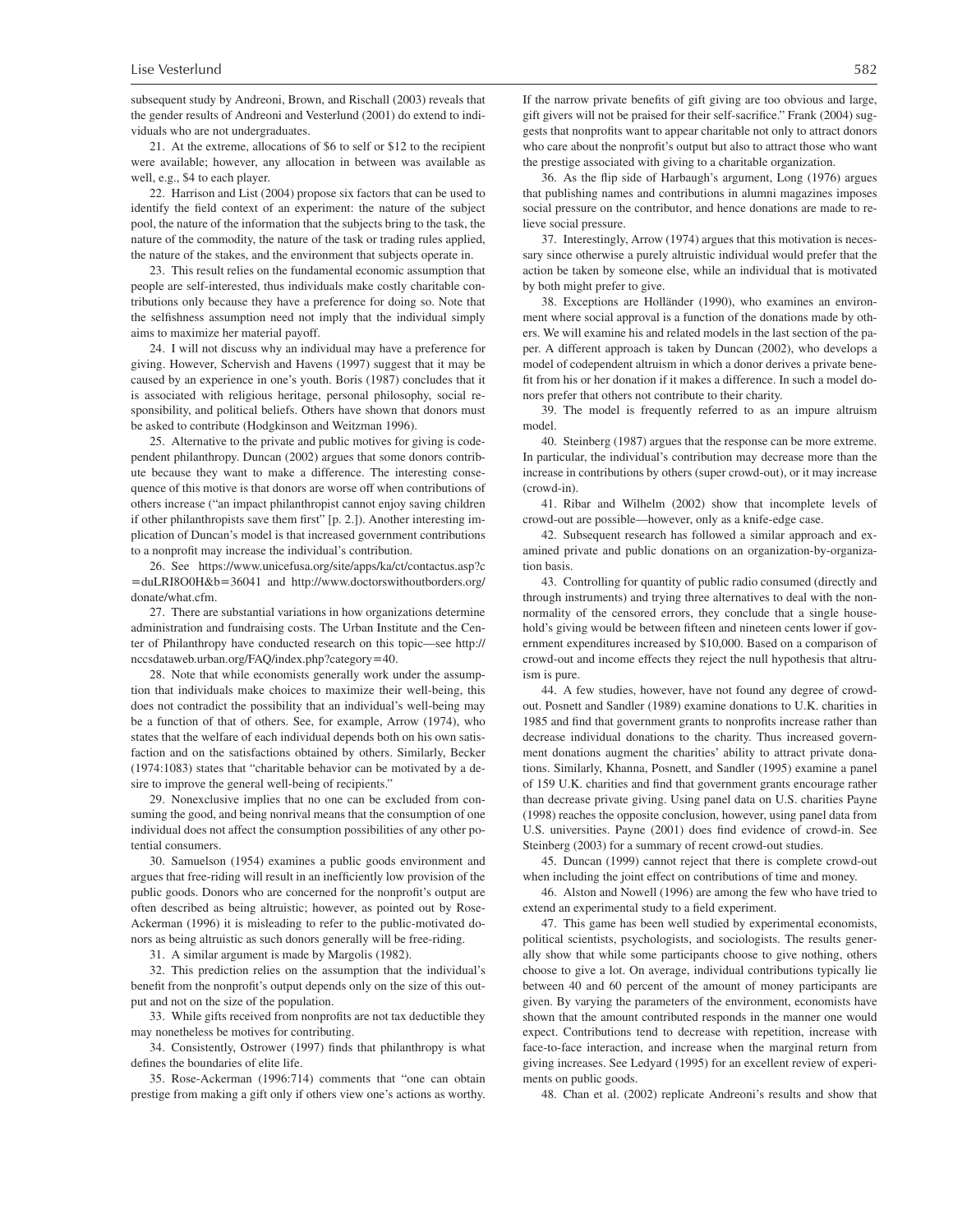crowd-out increases as the involuntary transfer increases. See also Gronberg, Luccasen, and Van Huyck (2003).

49. Bolton and Katok make the point that Andreoni's crowd-out analysis relies on the assumption that individuals care only about their own payoff. If instead participants are altruistic and also derive utility from increasing the payoffs of others then there may be multiple allocations that are equilibria of the game, and as a result many different contribution levels may be consistent with complete crowd-out.

50. Conversations with the authors revealed a small error in the original article where the stated degree of crowd-out was 73.7 percent. Average giving in \$18/\$2 was \$3.48; taking account of those who contributed less than \$3, this generates the complete crowd-out prediction that giving should be \$1.83 in \$15/\$5. However, average giving in \$15/ \$5 was \$2.49. Thus crowd-out is  $(3.48 - 2.49)/(3.48 - 1.83) = 60$  percent.

51. For example, a participant who is solely concerned about his own payoff will choose to free-ride and not to contribute to the public good if her private return exceeds that of the public good. Palfrey and Prisbrey argue that the utility of a publicly motivated or altruistic donor will be increasing in his or her own payoff as well as that of others, whereas the privately motivated donor's benefit from giving will be independent of how the donation affects the group payoff.

52. Sefton and Steinberg (1996) and Andreoni (1995) find less evidence of confusion. In contrast to Palfrey and Prisbrey (1996) they do not try to determine whether individuals are motivated by private or public motives.

53. There are several differences relative to the Palfrey and Prisbrey studies. First, the participants are fully informed of the return that other participants in their group are facing, second, to avoid any repeated game effects they examine only one-shot interaction, and third, they allow the return from the public good to vary for the donor and the other participants in the group. This latter addition helps identify whether donations might be altruistically motivated. In the Palfrey and Prisbrey experiment a change in the return from the public good causes two simultaneous changes. First, it increases the benefit of the contribution received by others, and second, it decreases the individual's cost of making the contribution. By holding the donor's return of the public good constant and increasing that of the other donors, it is possible to determine whether altruism may be the motivation for giving.

54. For example, Goeree et al. (2002) found that donations increase when the group size increases. The reason is that as the group size increases more people benefit from provision of the public good. If individuals take into account the benefit that other donors get from the public good then the limiting arguments of Andreoni (1989) and Ribar and Wilhelm (2000) are not correct, as they rely on the assumption that the public benefit depends only on the dollars contributed and thus are independent of the population size. This raises two important questions for future research. First, it may be of interest to examine an experimental environment that better approximates the classical definition of the public benefit. This could potentially be done in a modified dictator game where the number of potential dictators varies. Second, it is important to determine what donors consider to be the public benefit of their contribution. If donors care about both the effect that their donation has on total output as well as the effect that it has on other donors then the classical crowd-out analysis is misleading and must be modified.

55. See, e.g., Panas (1984), Prince and File (1994).

56. Norms may be modeled either as determining individual preferences (e.g., Fehr and Schmidt 1999; Bolton and Ockenfels 2000), or as a constraint on the objective along the lines of a budget constraint (e.g., Sugden 1984).

57. Arrow's (1974) interpretation of the Kantian categorical imperative is closer to one of serial reciprocity or social exchange. He suggests that "perhaps one gives good things in exchange for a generalized obligation on the part of fellow men to help in other circumstances if needed." See also Bilodeau and Gravelle (2004).

58. For a substantial review on reciprocity see Moody (1994).

59. Sugden (1984) uses the phrase *effort level* rather than *contribution.* He refers to effort as measuring labor time, absolute monetary contribution, or contribution as percentage of income.

60. This prediction is also consistent with Schervish and Haven's (1997) finding that communities of participation induce charitable giving.

61. It is not clear that the positive coefficient should be interpreted as interdependent preferences. As argued by Andreoni and Scholz (1998), "our estimation method could also be interpreted as a very complex fixed-effects model, hence it is possible that individual heterogeneity could be mistakenly attributed to interdependent preferences."

62. Holländer argues that individuals obtain approval only from their reference group, meaning friends, kin, acquaintances, neighbors, etc. While his model predicts a positive correlation between individual gifts, it also predicts that government contribution reduces the approval from giving and hence increases in government giving may result in individual gifts being crowded out.

63. Consider, for example, the case where everyone contributes, say, \$100 to a certain charity in every period, as long as everyone else contributed \$100 in the last period. If someone fails to make a contribution in one period, then the result is that no one will contribute in subsequent periods.

64. See Fudenberg and Tirole (1992) for a careful discussion of repeated games and the folk theorem.

65. While the dynamic game may result in equilibria that complete the project there will also be equilibria that fail to do so. Thus the set of equilibria for the dynamic game is larger than that of the static game. Duffy, Ochs, and Vesterlund (2003) compare contributions in the static and dynamic games to see if this expanded set of equilibria changes behavior. As predicted they find that contributions are larger in the dynamic than in the static game. However, in contrast to the theory by Marx and Matthews they show that dynamic play increases contributions even when there is no discrete increase in payoffs upon completion of the project.

66. Edles (1993) recommends that fundraisers inform future donors of the number of donors and the total amount that they have contributed.

67. See Vesterlund (2003).

68. Andreoni (1988, 1990), Harbaugh (1998b), Glazer and Konrad (1996), and Olson (1965).

69. *New York Times,* March 30, 2002, p. A13.

70. *New York Times,* February 2, 1997, p. 10.

71. Bagnoli and Lipman (1989) propose an alternative method of securing the positive provision outcome. If the fundraiser offers to refund donations short of the threshold then the positive provision outcome is always reached. See also Morelli and Vesterlund (2000) for a model where the fundraiser strategically chooses the threshold.

72. List and Lucking-Reiley (2002) find that increasing the initial contribution from 10 percent to 67 percent of the campaign goal produces nearly a sixfold increase in subsequent contributions. While the objective for each solicitation was to provide funds for a computer, the letter made clear that insufficient or excessive funds would be put to alternative use within the organization. Thus provision was increasing with contributions. Consistent with the continuous production technology is the fact that their results are the same when contributions are refunded when they are short of the goal (see Bagnoli and Lipman 1989; Pecorino and Temimi 2001). Interestingly, a recent follow-up experiment by List and Rondeau (2003) does not find a strong effect of announcement. One explanation for the differing results may be that in the lab there is no uncertainty about the charity, hence announcements do not serve as a signal of high quality. Another explanation may be that it is easier for donors to coordinate on a positive provision outcome in the lab than it is in the real world. Shang and Croson (2003) examine the effect of informing donors to a public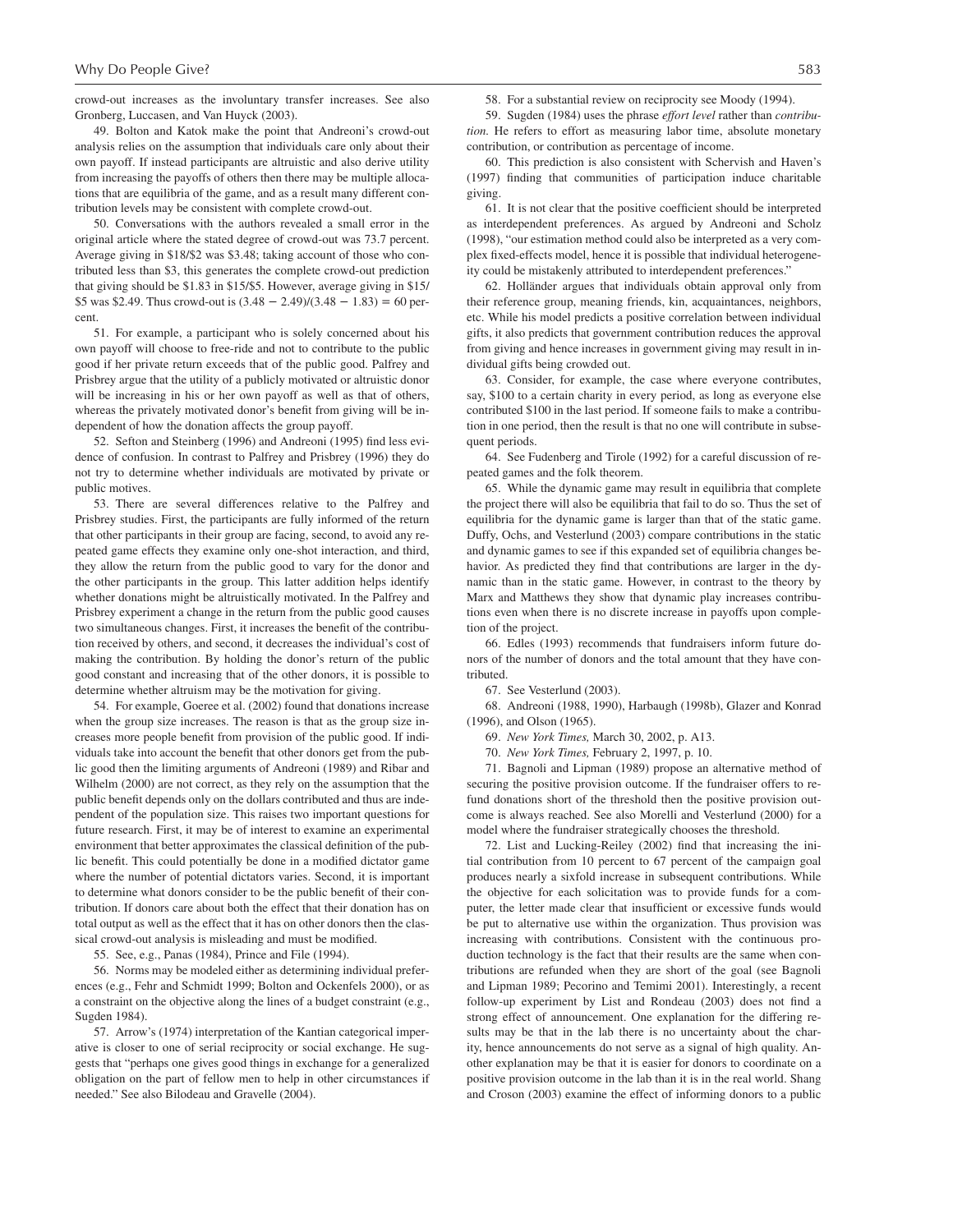radio station of the contributions made by others. They find that contributions increase with the size of the previously announced contributions.

73. Considering that in 2005 there were more than 600,000 charities and another 30,000 join their ranks every year, it seems plausible that contributors do not have perfect information about the quality of the organizations. While contributors may be informed about the quality of some organizations, charities continually introduce "new products" and it may be difficult prior to the provision of a specific good to evaluate how useful that good will be.

74. Government grants and contracts may also provide signals of a nonprofit's quality (see Rose-Ackerman 1981; Payne 2001).

75. It is not an assumption of the model that only the first mover can purchase information. Rather, all donors are free to purchase information, but the followers choose not to because they realize that the first contribution will reveal this information to them free of charge. The result easily extends to a case where smaller donors do not have the option of purchasing the information.

76. See also Komai (2004).

77. In sequential games it has frequently been shown that people tend to be kind to those who have been kind to them and unkind to those who have been unkind. See Fehr and Gächter (2000) for references and an overview of the importance of reciprocity.

78. For example, it may be argued that status plays a role when Bill Blass, Dorothy and Lewis B. Cullman, and Sandra and Fred Rose all follow Brook Astor's contribution to the New York Library (*New York Times,* March 30, 2002, p. A13). See Ball et al. (2001) for some interesting status experiments.

79. For a match to have the intended positive effect, donors must believe that the match is paid only when the requested donation is made. If the donor commits to matching up to a certain point and this contribution is made independent of whether the challenge is reached, then the match is equivalent to a standard donation, and should be viewed as such.

80. For these results to hold it is necessary that the prize be fixed and the probability of winning increases with the contribution. For example, Morgan (2000) shows that it does not hold when the prize depends on the number of tickets purchased, and Duncan (2002) shows that it does not hold if the probability is fixed, such as with a door prize.

81. Duncan shows that Morgan's result depends on the assumption that the benefit of the nonprofit's output is independent of the consumption of all other goods.

### **REFERENCES**

- Abrams, Burton A., and Mark D. Schmitz. 1978. "The Crowding-out Effect of Governmental Transfers on Private Charitable Contributions." Pp. 303–312 in *The Economics of Nonprofit Institutions: Studies in Structure and Policy,* edited by Susan Rose-Ackerman. Yale Studies on Nonprofit Organizations series. New York and Oxford: Oxford University Press.
- 1984. "The Crowding-Out Effect of Governmental Transfers on Private Charitable Contributions: Cross-Section Evidence." *National Tax Journal* 37(4):563–568.
- Alston, Richard, and Clifford Nowell. 1996. "Implementing the Voluntary Contribution Game: A Field Experiment." *Journal of Economic Behavior and Organization* 31:357–368.
- Andreoni, James. 1988. "Privately Provided Public Goods in a Large Economy: The Limits of Altruism." *Journal of Public Economics* 35:57–73.
- -. 1989. "Giving with Impure Altruism: Applications to Charity and Ricardian Equivalence." *Journal of Political Economy* 97:1447–1458.
- -. 1990. "Impure Altruism and Donations to Public Goods: A Theory of Warm-Glow Giving" *Economic Journal* 100:464–77.
- -. 1993. "An Experimental Test of the Public-Goods Crowding-Out Hypothesis." *American Economic Review* 83:1317–27.
- ———. 1995. "Cooperation in Public Goods Experiments:

Kindness or Confusion?" *American Economic Review* 85:891–904.

- ———. 1998. "Toward a Theory of Charitable Fundraising." *Journal of Political Economy* 106:1186–1213.
- Andreoni, James, Eleanor Brown, and Isaac Rischall. 2003. "Charitable Giving by Married Couples: Who Decides and Why Does It Matter?" *Journal of Human Resources* 38:111– 133.
- Andreoni, James, William G. Gale, and John K. Scholz. 1996. "Charitable Contributions of Time and Money." Unpublished manuscript.
- Andreoni, James, and John K. Scholz. 1998. "An Econometric Analysis of Charitable Giving with Interdependent Preferences." *Economic Inquiry* 36:410–428.
- Andreoni, James, and Lise Vesterlund. 2001. "Which Is the Fair Sex? On Male-Female Differences in Altruism." *Quarterly Journal of Economics* 116 (February):293–312.
- Arrow, Kenneth. 1974. "Gifts and Exchanges." *Philosophy and Public Affairs* 1(4):343–362.
- Auten, Gerald, James Cilke, and William Randolph. 1992. "The Effects of Tax Reform on Charitable Contributions." *National Tax Journal* 45:267–290.
- Auten, Gerald, Holger Sieg, and Charles Clotfelter. 2002. "Charitable Giving, Income, and Taxes: An Analysis of Panel Data." *American Economic Review* 92:371–382.
- Bagnoli, Mark, and Barton Lipman. 1989. "Provision of Public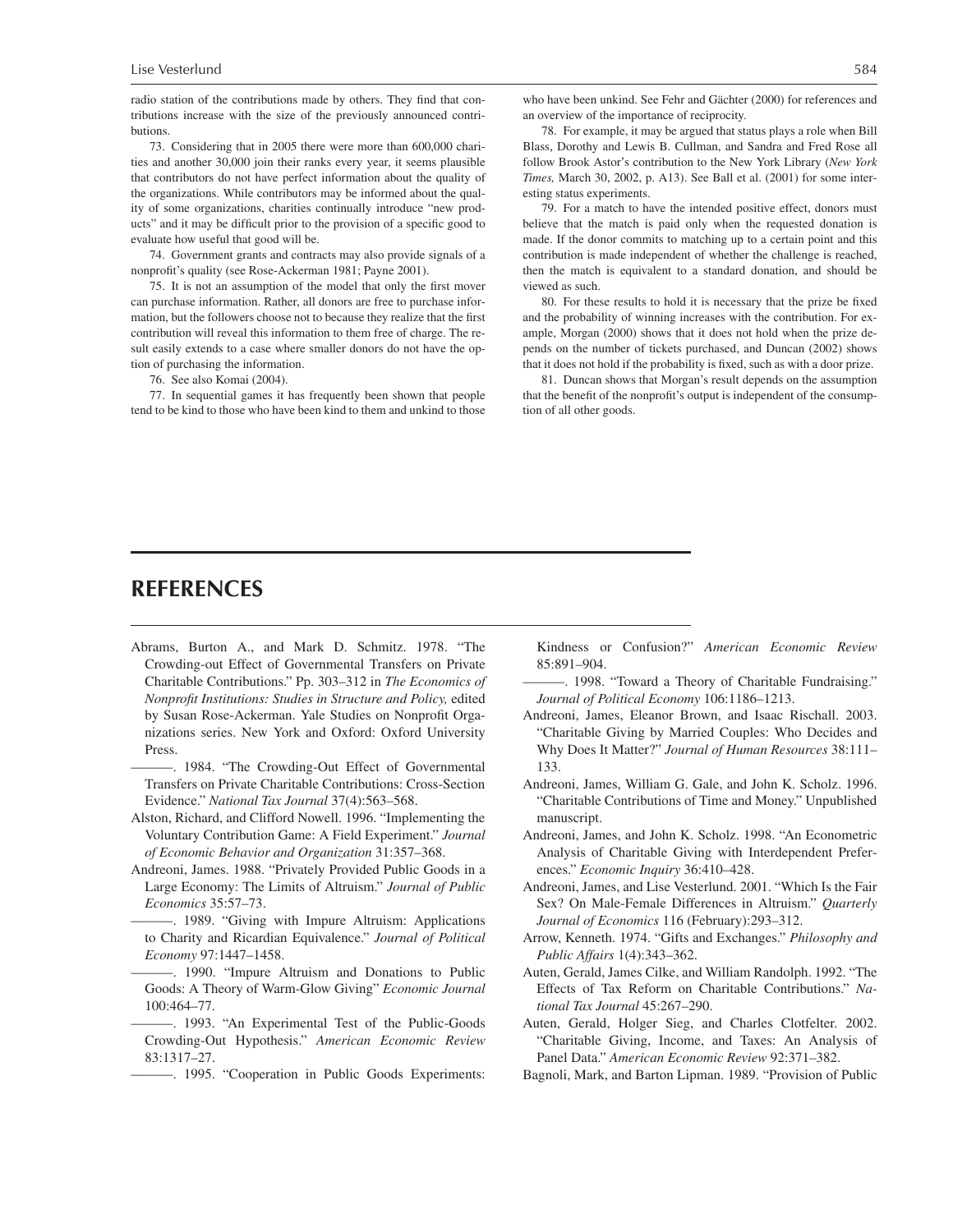Goods: Fully Implementing the Core through Private Contributions." *Review of Economic Studies* 56(4):583–601.

- Ball, Sheryl, Catherine Eckel, Philip Grossman, and William Zame. 2001. "Status in Markets." *The Quarterly Journal of Economics* 16(1):161–188.
- Barrett, Kevin, Anya McGuirk, and Richard Steinberg. 1997. "Further Evidence on the Dynamic Impact of Taxes on Charitable Giving." *National Tax Journal* 50:312–334.
- Becker, Gary S. 1974. "Theory of Social Interaction." *Journal of Political Economy* 82(6):1064–1093.
- Bergstrom, Ted, Lawrence Blume, and Hal Varian. 1986. "On the Private Provision of Public Goods." *Journal of Public Economics* 29(1):25–49.
- Bilodeau, Marc, and Nicolas Gravel. 2004. "Voluntary Provision of a Public Good and Individual Morality." *Journal of Public Economics* 88(3–4): 645–666.
- Bolton, Gary, and Elena Katok. 1998. "An Experimental Test of the Crowding-Out Hypothesis: The Nature of Beneficent Behavior." *Journal of Economic Behavior and Organization* 37:315–331.
- Bolton, Gary, and Axel Ockenfels. 2000. "ERC, A Theory of Equity, Reciprocity and Competition." *American Economic Review* 90(1):166–193.
- Boris, Elizabeth. 1987. "Creation and Growth: A Survey of Private Foundations." Pp. 65–126 in *America's Wealthy and the Future of Foundations,* edited by Teresa Odendahl. New York: Foundation Center.
- Brown, Eleanor, and Hamilton Lankford. 1992. "Gifts of Money and Gifts of Time: Estimating the Effects of Tax Prices and Available Time." *Journal of Public Economics* 47(3):321–341.
- Chan, Kenneth, Rob Godby, Stuart Mestleman, and R. Andrew Muller. 2002. "Crowding Out Voluntary Contributions to Public Goods." *Journal of Economic Behavior and Organization* 48:305–317.
- Clotfelter, Charles. 1985. *Federal Tax Policy and Charitable Giving.* Chicago: University of Chicago Press.
	- ———. 1990. "The Impact of Tax Reform on Charitable Giving: A 1989 Perspective." In *Do Taxes Matter?* edited by Joel Slemrod. Cambridge, Mass.: MIT Press.
- -. 1997. "The Economics of Giving." Pp. 31-55 in *Giving Better, Giving Smarter: Working Papers of the National Commission on Philanthropy and Civic Renewal,* edited by John W. Barry and Bruno V. Manno. Washington, D.C.: National Commission on Philanthropy and Civic Renewal.
- Cornes, Richard, and Todd Sandler. 1984. "Easy Riders, Joint Production and Public Goods." *Economic Journal* 94:580– 598.
- Duffy, John, Jack Ochs, and Lise Vesterlund. 2003. "Do Contributions Increase When Funds Are Raised Little-by-Little?" Unpublished manuscript.
- Duncan, Brian. 1999. "Modeling Charitable Contributions of Time and Money." *Journal of Public Economics* 72:213–242. 2002. "Pumpkin Pies and Public Goods: The Raffle Fundraising Strategy." *Public Choice* 111:49–71.
- ———. 2004. "A Theory of Impact Philanthropy." *Journal of Public Economics* 88:2159–2180.
- Eckel, Catherine, and Philip Grossman. 2003. "Rebate versus Matching: Does How We Subsidize Charitable Contributions Matter?" *Journal of Public Economics* 87:681–701.
- Eckel, Catherine, Philip Grossman, and Rachel Johnston. 2005. "Crowding Out Private Charitable Giving: An Experimental Test." *Journal of Public Economics 89(8):1543–1560.*
- Edles, L. Peter. 1993. *Fundraising: Hands-on Tactics for Nonprofit Groups.* New York: McGraw Hill.
- Feenberg, Daniel. 1987. "Are Tax Price Models Really Identified?: The Case of Charitable Giving." *National Tax Journal* 40:629–633.
- Fehr, Ernst, and Simon Gächter. 2000. "Cooperation and Punishment in Public Goods Experiments." *American Economic Review* 90(4):980–994.
- Fehr, Ernst, and Klaus Schmidt. 1999. "A Theory of Fairness, Competition and Cooperation." *Quarterly Journal of Economics* 114:817–868.
- Feldstein, Martin. 1980. "A Contribution to the Theory of Tax Expenditures: The Case of Charitable Giving." Pp. 99–122 in *The Economics of Taxation,* edited by H. J. Aaron and M. Boskin. Washington, D.C.: Brookings Institution.
- Frank, Robert. 2004. *What Price the Moral High Ground? Ethical Dilemmas in Competitive Environments.* Princeton, N.J.: Princeton University Press.
- Fudenberg, Drew, and Jean Tirole. 1992. *Game Theory.* Cambridge, Mass.: MIT Press.
- Glazer, Amihai, and Kai Konrad. 1996. "A Signaling Explanation for Charity." *American Economic Review* 86:1019–1028.
- Goeree, Jacob, Charles Holt, and Susan Laury. 2002. "Private Costs and Public Benefits: Unraveling the Effects of Altruism and Noisy Behavior." *Journal of Public Economics* 83:225–276.
- Gronberg, Timothy, Andrew Luccasen, and John Van Huyck. 2003. "Contributions and Crowd-Out of Public Goods: Competing Models and Experimental Evidence." Unpublished manuscript.
- Harbaugh, William. 1998a. "The Prestige Motive for Making Charitable Transfers." *American Economic Review, Papers and Proceedings* 88:277–282.
- -. 1998b. "What Do Gifts Buy? A Model of Philanthropy and Tithing Based on Prestige and Warm Glow." *Journal of Public Economics* 67:269–284.
- Harrison, Glenn, and John List. 2004. "Field Experiments." *Journal of Economic Literature* 42(4):1013–1059.
- Hodgkinson, Virginia, and Murray Weitzman. 1996. *Giving and Volunteering in the United States.* Washington, D.C.: Independent Sector.
- Holländer, Heinz. 1990. "A Social Exchange Approach to Voluntary Cooperation." *American Economic Review* 80:1157– 1167.
- Independent Sector. 2002. Giving and Volunteering in the United States. Washington, D.C.: Independent Sector.
- Kagel, John H., and Alvin E. Roth. 1995. *The Handbook of Experimental Economics.* Princeton, N.J.: Princeton University Press.
- Khanna, Jyoti, John Posnett, and Todd Sandler. 1995. "Charity Donations in the U.K.: New Evidence Based on Panel Data." *Journal of Public Economics* 56:257–272.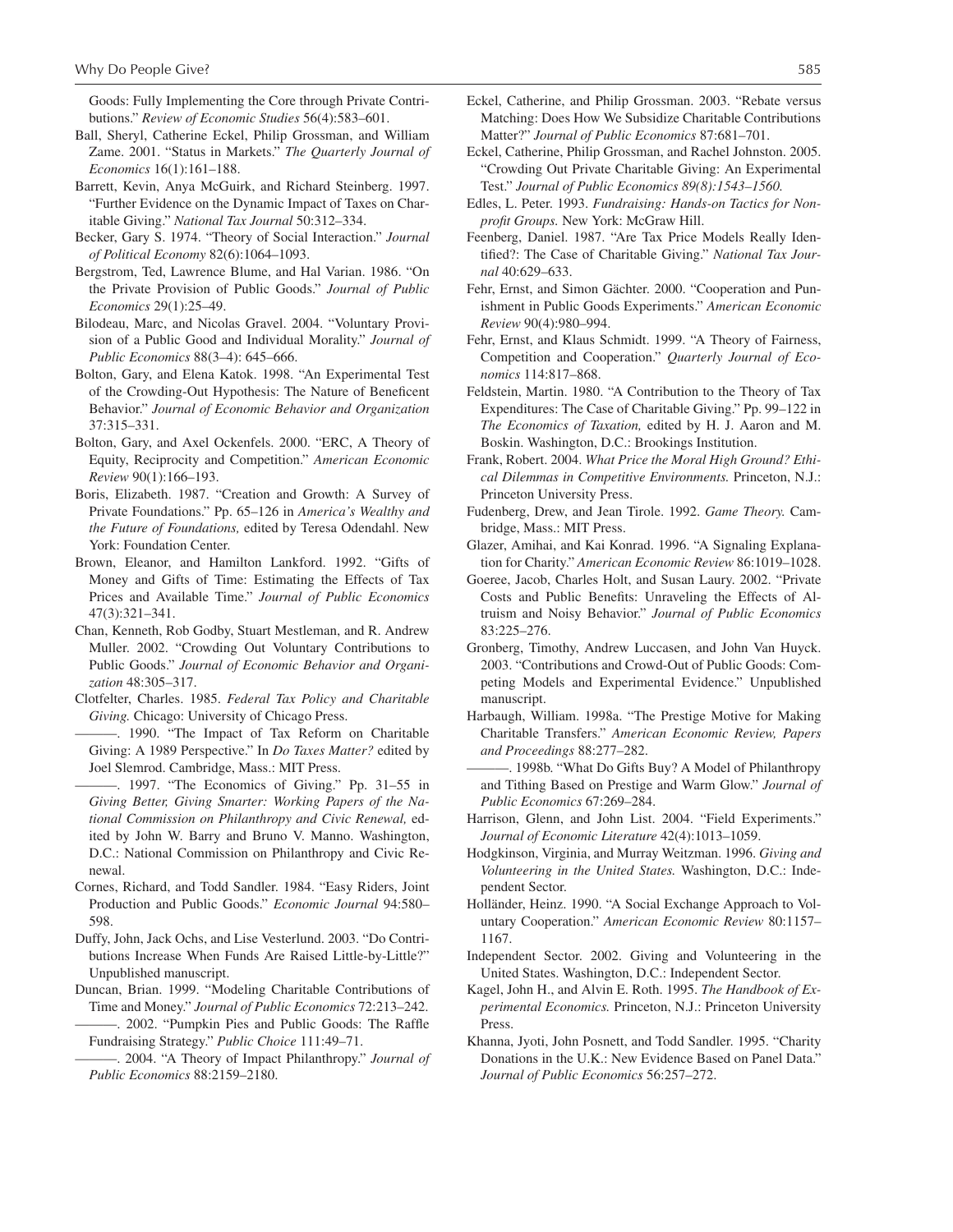- Kingma, Bruce. 1989. "An Accurate Measurement of the Crowd-Out Effect, Income Effect, and Price Effect for Charitable Contributions." *Journal of Political Economy* 97:1197– 1207.
- Kingma, Bruce, and Robert McClelland. 1995. "Public Radio Stations Are Really, Really Not Public Goods." *Annals of Public and Cooperative Economics* 66(1):65–76.
- Komai, Mana. 2004. "An Economic Theory of Leadership." Dissertation, Virginia Polytechnic Institute and State University.
- Kumru, Cagri, and Lise Vesterlund. 2003. "The Effect of Status on Charitable Giving." Unpublished manuscript.
- Laffont, Jean J. 1975. "Macroeconomic Constraints, Economic Efficiency and Ethics: An Introduction to Kantian Economics." *Economica* 42:430–437.
- Ledyard, John O. 1995. "Public Goods: A Survey of Experimental Research." Pp. 111–194 in *The Handbook of Experimental Economics,* edited by John H. Kagel and Alvin E. Roth. Princeton, N.J.: Princeton University Press.
- List, John, and David Lucking-Reiley. 2002. "The Effects of Seed Money and Refunds on Charitable Giving: Experimental Evidence from a University Capital Campaign." *Journal of Political Economy* 110(1):215–233.
- List, John, and Daniel Rondeau. 2003. "The Impact of Challenge Gifts on Charitable Giving: An Experimental Investigation." *Economics Letters* 79:153–159.
- Long, Stephen H. 1976. "Social Pressure and Contributions to Health Charities," *Public Choice* 28:55–56.
- Margolis, Howard. 1982. *Selfishness, Altruism and Rationality.* Cambridge: Cambridge University Press.
- Marx, Leslie, and Steven Matthews. 2000. "Dynamic Voluntary Contribution to a Public Project." *Review of Economic Studies* 67:327–358.
- Menchik, Paul, and Burton Weisbrod. 1987. "Volunteer Labor Supply." *Journal of Public Economics* 32:159–183.
- Moody, Michael. 1994. *Pass It On: Serial Reciprocity as a Principle of Philanthropy.* Indianapolis: Indiana University Center on Philanthropy.
- Morelli, Massimo, and Lise Vesterlund. 2000. "Over Provision of Public Goods." Unpublished manuscript.
- Morgan, John. 2000. "Financing Public Goods by Means of Lotteries." *Review of Economic Studies* 67:761–784.
- Morgan, John, and Martin Sefton. 2000. "Funding Public Goods with Lotteries: An Experiment." *Review of Economic Studies* 67:785–810.
- Olson, Mancur. 1965. *The Logic of Collective Action.* Cambridge, Mass.: Harvard University Press.
- Ostrower, Francie. 1997. *Why the Wealthy Give: The Culture of Elite Philanthropy.* Princeton, N.J.: Princeton University Press.
- Palfrey, Thomas and Jeffrey Prisbrey. 1996. "Altruism, Reputation and Noise in Linear Public Goods Experiments." *Journal of Public Economics* 61:409–27.
- ———. 1997. "Anomalous Behavior in Public Goods Experiments: How Much and Why?" *American Economic Review* 87:829–846.
- Panas, Jerold. 1984. *Megagifts: Who Gives Them, Who Gets Them.* Chicago, Ill.: Pluribus Press.
- Payne, Abigail. 1998. "Does the Government Crowd-Out Private Donations? New Evidence from a Sample of Non-profit Firms." *Journal of Public Economics* 69:323–345.
- ———. 2001. "Measuring the Effect of Federal Research Funding on Private Donations at Research Universities: Is Federal Research Funding More than a Substitute for Private Donations?" *International Tax and Public Finance* 8(5):731– 751.
- Pecorino, Paul, and Akram Temimi. 2001. "A Note on the Theory of Charitable Fundraising: The Role of Refunds." *Journal of Public Economic Theory* 3:341–345.
- Posnett, John, and Todd Sandler. 1986. "Joint Supply and the Finance of Charitable Activity." *Public Finance Quarterly* 14:209–222.
- -. 1989. "Demand for Charity Donations in Private Nonprofit Markets." *Journal of Public Economics* 40:187–200.
- Potters, Jan, Martin Sefton, and Lise Vesterlund. 2001. "Why Announce Leadership Contributions? An Experimental Study of the Signaling and Reciprocity Hypotheses." Unpublished manuscript, http://www.pitt.edu/~vester/ leadingbyexample.pdf.
- Prince, Russ, and Karen File. 1994. *The Seven Faces of Philanthropy: A New Approach to Cultivating Major Donors.* San Francisco: Jossey-Bass.
- Randolph, William. 1995. "Dynamic Income, Progressive Taxes, and the Timing of Charitable Contributions." *Journal of Political Economy* 103:709–738.
- Ribar, David C., and Mark O. Wilhelm. 2002. "Altruistic and Joy-of-Giving Motivations in Charitable Behavior." *Journal of Political Economy* 110:425–457.
- Roberts, Russell D. 1984. "A Positive Model of Private Charity and Public Transfers." *Journal of Political Economy* 92(1):136–148.
- ———. 1987. "Financing Public Goods." *Journal of Political Economy* 92:420–437.
- Romano, Richard, and Huseyim Yildirim. 2001. "Why Charities Announce Donations: A Positive Perspective." *Journal of Public Economics* 81:423–447.
- Rose-Ackerman, Susan. 1981. "Do Government Grants to Charity Reduce Private Donations?" Altruism, Nonprofits, and Economic Theory." Pp. 95–114 in *Nonprofit Firms in a Three-Sector Economy,* edited by Michelle White. COUPE Papers in Public Economics #6.Washington, D.C.: Urban Institute.
- . 1982. "Charitable Giving and 'Excessive' Fundraising." *Quarterly Journal of Economics* 96:193–212.
- ———. 1996. "Altruism, Nonprofits, and Economic Theory." *Journal of Economic Literature* 34:701–786.
- Samuelson, Paul A. 1954. "The Pure Theory of Public Expenditure." *Review of Economics and Statistics* 36:387–389.
- Schervish, Paul G., and John J. Havens. 1997. "Social Participation and Charitable Giving: A Multivariate Analysis." *Voluntas* 8(3):235–260.
- Schiff, Jerald. 1990. *Charitable Giving and Government Policy: An Economic Analysis.* Westport, Conn.: Greenwood.
- Sefton, Martin, and Richard Steinberg. 1996. "Reward Structures in Public Good Experiments." *Journal of Public Economics* 61:263–287.